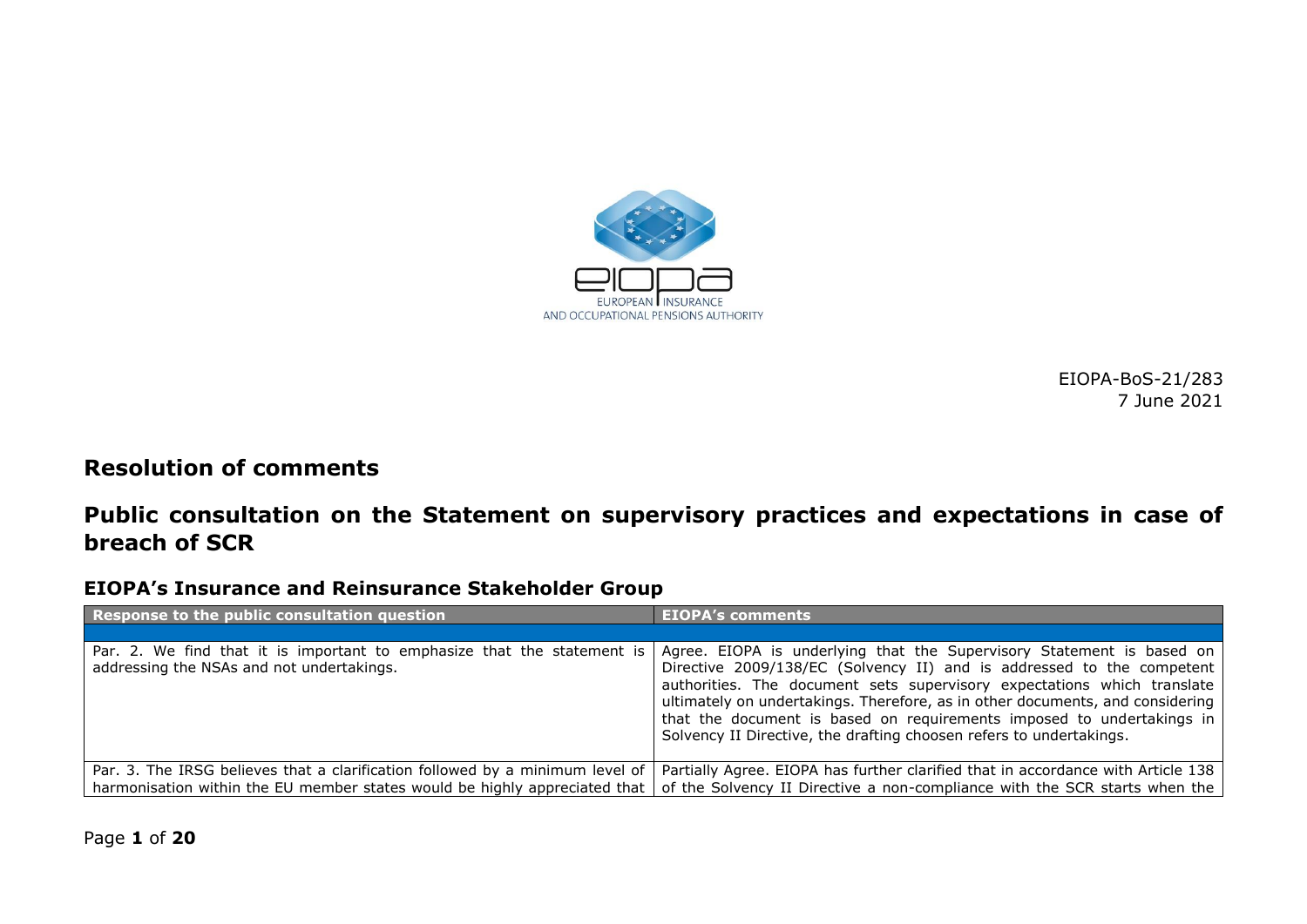| Response to the public consultation question                                                                                                                                                                                                                                                                                                                                                                                                                                                                                                                                                             | <b>EIOPA's comments</b>                                                                                                                                                                                                                                                                                                                                                                                                                               |
|----------------------------------------------------------------------------------------------------------------------------------------------------------------------------------------------------------------------------------------------------------------------------------------------------------------------------------------------------------------------------------------------------------------------------------------------------------------------------------------------------------------------------------------------------------------------------------------------------------|-------------------------------------------------------------------------------------------------------------------------------------------------------------------------------------------------------------------------------------------------------------------------------------------------------------------------------------------------------------------------------------------------------------------------------------------------------|
| a non-compliance with the SCR starts (in accordance with Article 138 of the<br>Directive) when the SCR ratio is below 100%. Currently some NSAs defined<br>their national common practice differently and already start increased<br>supervisory measures above the SCR ratio of 100% which is not within the<br>meaning of the Article 138 of the Directive and leads to an uneven playing<br>field."                                                                                                                                                                                                   | SCR ratio is below 100%. However intensified supervision may and should<br>indeed start before, at least when a risk of breaching the SCR in the next 3<br>months is observed, according to the same article in order to implement a<br>preventive and forward-looking supervision.                                                                                                                                                                   |
| A higher convergence in supervisory practice is generally important but even<br>more important in areas relating to insolvency situations. The need for legal<br>certainty and transparency is higher in stressed situations. It is therefore a<br>welcome measure to address this.                                                                                                                                                                                                                                                                                                                      | EIOPA believes the proposal should foster supervisory convergence by<br>addressing when intervention should start in accordance to SII Directive.<br>The wording 'minimum convergence' has been kept to allow for supervisory                                                                                                                                                                                                                         |
| Finally, this section talks about the importance of a "minimum" convergence<br>approach which seems inappropriate in the context of the desire for consistency<br>and convergence expressed in 7 and 8 below.                                                                                                                                                                                                                                                                                                                                                                                            | flexibility, depending on the particular situation at stake.                                                                                                                                                                                                                                                                                                                                                                                          |
| Par. 5. We find that EU insurers are generally well capitalized and the SII<br>framework has made a positive contribution to aligning capital with the risks<br>incurred by the industry and in strengthening governance models and risk<br>management processes. Undoubtedly this has helped in this Covid-19 crisis as<br>well. Anyway we suggest to keep this in a general level and any specific<br>guidance in relation to consideration of Covid-19 in this paper may lead to<br>disproportionate focus on Covid-19 where other variables and/or risk factors<br>merit at least as much attention. | Agree. As clarified in paragraph 8 the Supervisory Statement is developed to<br>be applicable at any time. Anyway, the trigger event for this supervisory<br>statement was clearly the out break of Covid-19 pandemic. This is the reason<br>why one specific parapgraph sets out expectation about the recovery plan<br>submitted in the context of the Covid-19 pandemic.                                                                           |
| Par. 6. We propose that it could be made even clearer that this statement only<br>addresses situations when the SCR is not fulfilled.                                                                                                                                                                                                                                                                                                                                                                                                                                                                    | Partially Agree. EIOPA has further clarified that in accordance with Article 138<br>of the Solvency II Directive a non-compliance with the SCR starts when the<br>SCR ratio is below 100%. However intensified supervision may and should<br>indeed start before, at least when a risk of breaching the SCR in the next 3<br>months is observed, according to the same article in order to implement a<br>preventive and forward-looking supervision. |
| Par. 7. The IRSG finds that the supervisory consistency in the way the recovery<br>plans are developed and assessed is welcomed, anyway, it is also essential to<br>take into account case-by-case, each specific situation of the insurance<br>undertakings.                                                                                                                                                                                                                                                                                                                                            | Agree. EIOPA has made a notice and has slightly redrafted the text in the<br>statement to acknowledge undertakings' specifities. (par 3, par.18, par. 29)                                                                                                                                                                                                                                                                                             |
| Par. 9. We find this clarification as a good progress. Considering the supervisory<br>effects of a breach and the tools given to the NSAs in these situations it is<br>welcome to harmonize how to treat the starting point. Anyway insurers might<br>have different on-going 'soft' analysis tools to control their solvency ratios. In<br>case of a breach of SCR by any such a reporting would require a confirmation                                                                                                                                                                                 | Noted. EIOPA has taken the approach of clarifying on the basis of Article<br>138(1), that the date of non-compliance with the SCR should be considered as<br>the date on which non-compliance with the SCR has been observed and<br>communicated to the AMSB immediately through their on-going monitoring<br>since this has been shared as a practical experience among members which                                                                |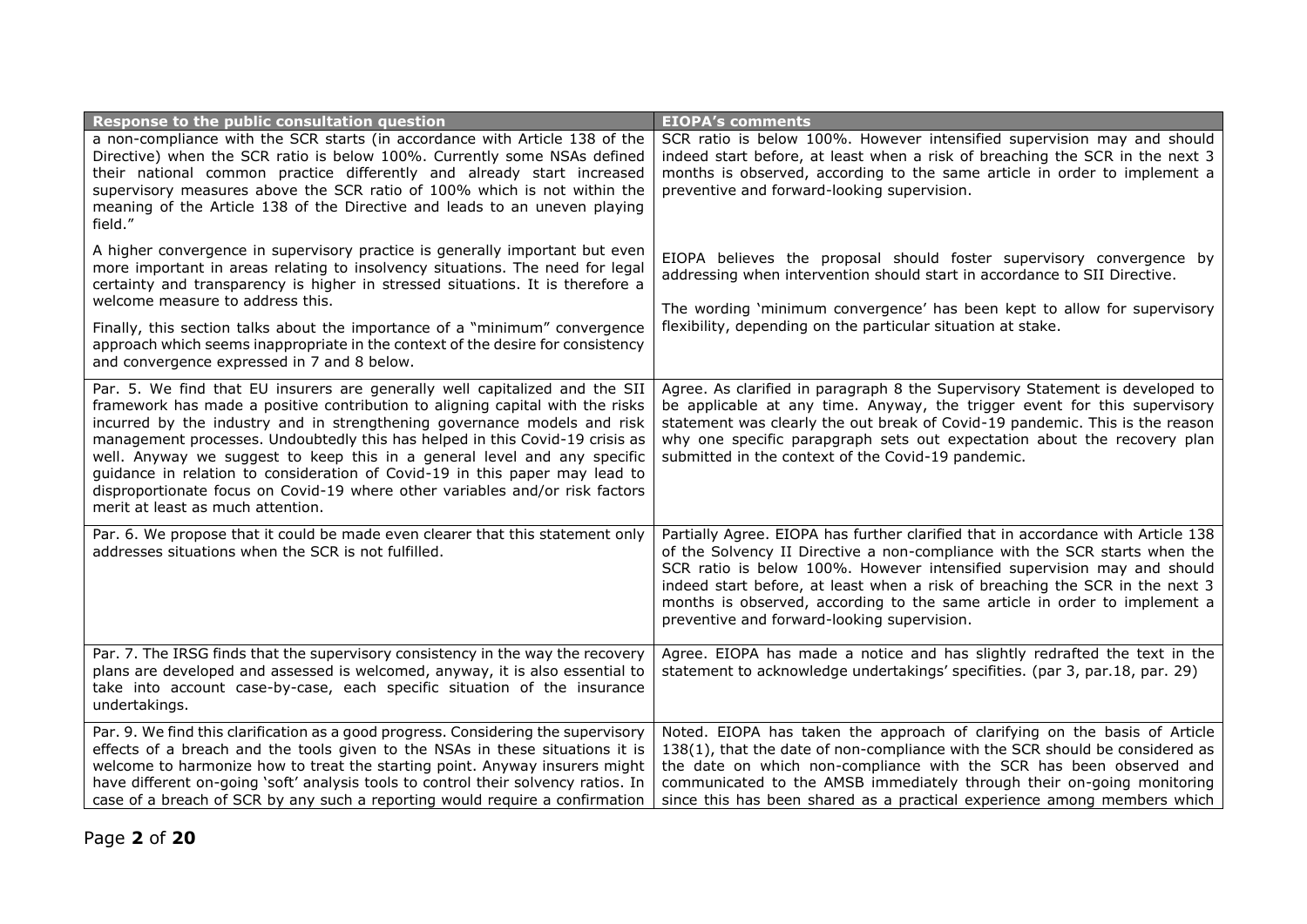| Response to the public consultation question                                                                                                                                                                                                                                                                                                                                                                                                                                                                                                                                                                                                                                                                                                                                                                                                                                                                                                                                                                                                                                                                           | <b>EIOPA's comments</b>                                                                                                                                                                                                                                                                                                                                                                                                                                                                                                                                                                                                                                                                                                                                                                                                                                                                                                                                                   |
|------------------------------------------------------------------------------------------------------------------------------------------------------------------------------------------------------------------------------------------------------------------------------------------------------------------------------------------------------------------------------------------------------------------------------------------------------------------------------------------------------------------------------------------------------------------------------------------------------------------------------------------------------------------------------------------------------------------------------------------------------------------------------------------------------------------------------------------------------------------------------------------------------------------------------------------------------------------------------------------------------------------------------------------------------------------------------------------------------------------------|---------------------------------------------------------------------------------------------------------------------------------------------------------------------------------------------------------------------------------------------------------------------------------------------------------------------------------------------------------------------------------------------------------------------------------------------------------------------------------------------------------------------------------------------------------------------------------------------------------------------------------------------------------------------------------------------------------------------------------------------------------------------------------------------------------------------------------------------------------------------------------------------------------------------------------------------------------------------------|
| using the 'full and accurate calculation' to ensure the result. With this there<br>might be technical problems on being able to run the calculation before say end<br>month or even in some cases end quartile. Solvency II framework is complex<br>so any official calculations cannot be done without the technical process to be<br>available. Finally, it is important to reiterate that Solvency II already provides<br>very high levels of policyholder protection and safeguards that need to be duly<br>considered.                                                                                                                                                                                                                                                                                                                                                                                                                                                                                                                                                                                            | has improved the quality of the supervisory work and the further steps taken<br>to safeguard the SCR of the company concerned.<br>On the contrary, waiting for the date of non-compliance based on quarterly/<br>annual reporting figures, may lead to delayed intervention measures and<br>limited possibilities to restore compliance.<br>EIOPA belives that this approach will foster supervisory convergence in the area<br>of the application of supervisory ladder and ensuring adegudate protection of<br>policyholders.                                                                                                                                                                                                                                                                                                                                                                                                                                           |
| Par. 12. We find this guidance helpful in streamlining procedures in temporary<br>crisis situations that can be easily recovered. We would bring out that there<br>might be technical and operative issues to fully analyse the cause of the SCR<br>breach and find that proportionality here would be certainly useful.                                                                                                                                                                                                                                                                                                                                                                                                                                                                                                                                                                                                                                                                                                                                                                                               | Noted. EIOPA is of the view that the recovery plan is an emergency plan and<br>this should be reflected when analysing the causes for the non-compliance and<br>in the preparation of the plan itself.<br>The sustainable restore of the compliance with the SCR within two months and<br>the positive consideration from the supervisory authority which allows not to<br>submit a recovery plan already takes into account the proportionality principle.                                                                                                                                                                                                                                                                                                                                                                                                                                                                                                               |
| Par. 13. The IRSG is of the opinion that an analysis of the causes of non-<br>compliance with the SCR is indeed necessary to promote best recovery<br>practices. However, this should be an introductory analysis to the actual<br>recovery plan in which all necessary actions are outlined.<br>It is positive that NSAs consider that the breach of the SCR can have various<br>reasons. If the problems have arisen as a result of shortcomings within the<br>company, certain types of measures may be required to re-establish SCR.<br>However, if the difficulties result from external circumstances, a different<br>approach may be required. (e.g. Covid-19)<br>But it is important not to forget that the plan is an "emergency plan" for<br>restoring SCR and the purpose must first and foremost be to accomplish this.<br>A plan should therefore not be refused when it in fact realistically is likely to<br>lead to fulfillment of the SCR. (Art 138.3)<br>Demanding a long assessment of internal circumstances could prolong the<br>period to much which would not be in harmony with the directive. | Agree. EIOPA has slightly redrafted paragraph 13 of the supervisory statment<br>by adding a reference to 'key aspects of the causes of non-compliance and of<br>any material shortcomings in the risk management system' and that the causes<br>of non-compliance are expected to be assessed as part of the recovery plan or<br>'otherwise'. The new drafting already reflects the fact that the analysis should<br>be focused on main causes and that there is no expectation for a detailed and<br>time consuming analysis of the causes.<br>It has been clarified in the paper that out of the scope of the supervisory<br>statement are the cases of exceptional adverse situation and the extention of<br>recovery period under Art. 138 §4 of the SII Directive. This means that the<br>analysis of the causes for non-compliance should be done from the perspective<br>of the undertaking considering any type of internal/ external causes (incl.<br>Covid-19). |
| Par. 15. We would emphasise that the principle of proportionality has an<br>important role here that needs to be taken duly into account.                                                                                                                                                                                                                                                                                                                                                                                                                                                                                                                                                                                                                                                                                                                                                                                                                                                                                                                                                                              | Noted. EIOPA is of the view that the principle of proportionality has been<br>already taken into consideration by referring to 'considering the principle of<br>proportionality' when describing the assumptions and scenarios to be included<br>in the recovery plan.                                                                                                                                                                                                                                                                                                                                                                                                                                                                                                                                                                                                                                                                                                    |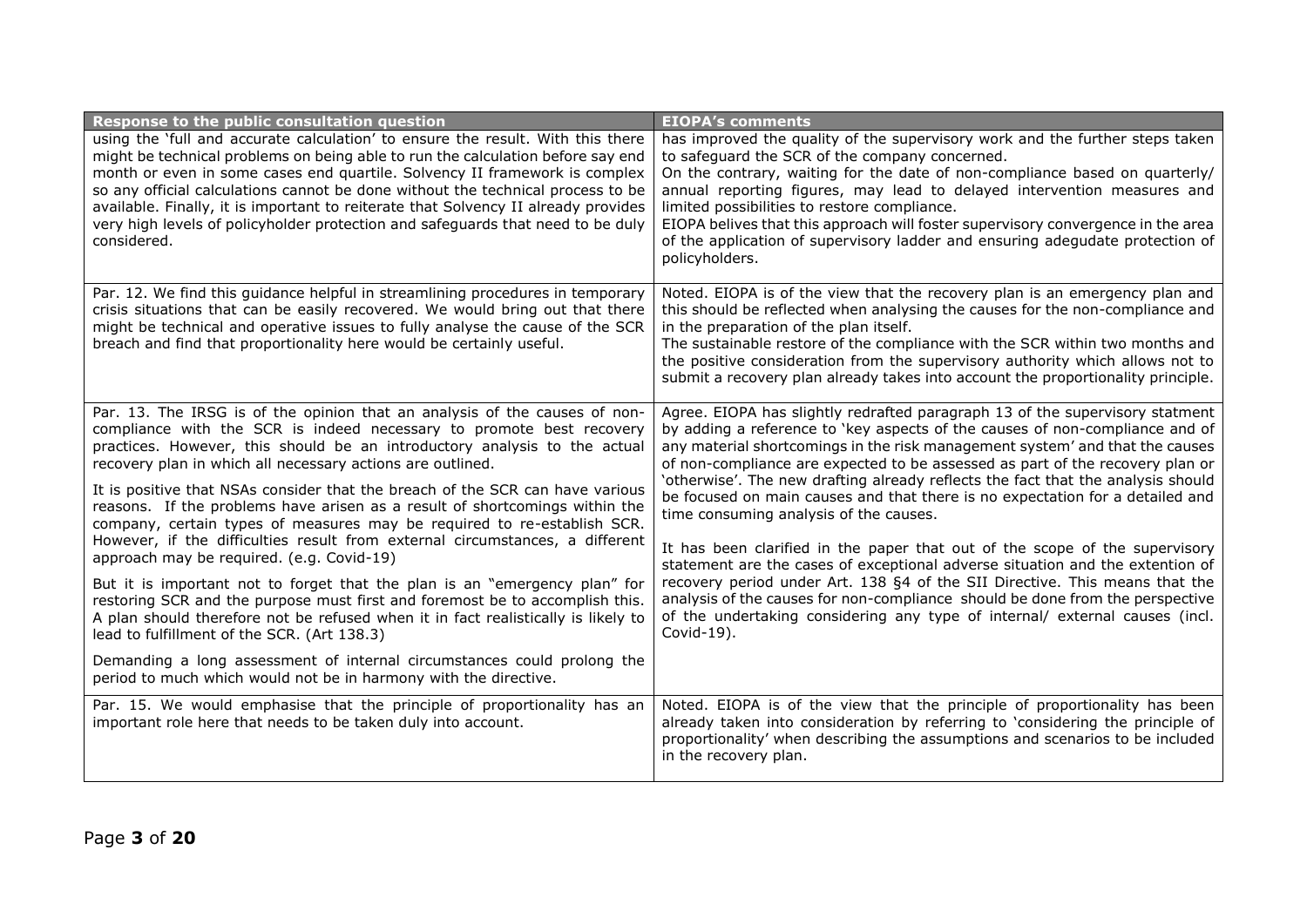| Response to the public consultation question                                                                                                                                                                                                                                                                                                                                                                                                                                                                                                                                                                                                    | <b>EIOPA's comments</b>                                                                                                                                                                                                                                                                                                                                                                                                                             |
|-------------------------------------------------------------------------------------------------------------------------------------------------------------------------------------------------------------------------------------------------------------------------------------------------------------------------------------------------------------------------------------------------------------------------------------------------------------------------------------------------------------------------------------------------------------------------------------------------------------------------------------------------|-----------------------------------------------------------------------------------------------------------------------------------------------------------------------------------------------------------------------------------------------------------------------------------------------------------------------------------------------------------------------------------------------------------------------------------------------------|
| Par. 16. The IRSG would like to bring out that the context of Covid-19 is just<br>one example of the abovementioned situation when the breach is due to<br>external occurring. It is important that the statement is not limited to a single<br>phenomena but is given a more general wording and therefore applicable in<br>situations of crisis or other extraordinary events.                                                                                                                                                                                                                                                                | Agree. As clarified in paragraph 8 the Supervisory Statement is developed to<br>be applicable at any time. Anyway the trigger event for this supervisory<br>statement was clearly the out break of Covid-19 pandemic. This is the reason<br>why one specific parapgraph sets out expectation about the recovery plan<br>submitted in the context of the Covid-19 pandemic.                                                                          |
| Par. 20. We would remind that as indicated in the SII Directive (art. 138), the<br>focus of the recovery measures should be on the re-establishment of the level<br>of eligible own funds covering the SCR or the reduction of the risk profile to<br>ensure compliance with the SCR within a required timeframe. The reference to<br>the solvency position in a "medium to long-term period" is vague and does not<br>appear to be fully in line with the requirements of the Directive.                                                                                                                                                       | Agree. This reference has been replaced with 'sustainable' which gives the<br>expression of a stable recovery.<br>Further in paragraph 29 of the statement the reference to 'medium to long-<br>term' has been also deleted.                                                                                                                                                                                                                        |
| Par. 25. The IRSG is of the opinion that the maximum recovery period (nine<br>months) in order to restore compliance is too restrictive, it would be preferable<br>to extend it to twelve months at least which correspond to the length of<br>accounting period or specific underwriting processes. Indeed, some recovery<br>measures may last longer than nine months: for example the suspension of the<br>payment of dividends. In the case where non-compliance with the SCR is<br>observed just after the payment of dividends, the undertaking will have to wait<br>twelve months to implement this recovery measure.                    | Noted. It is not possible to consider this comment on this supervisory statement<br>as this proposal should be dealt rather in policy driven work, which are out of<br>the scope of the current work.                                                                                                                                                                                                                                               |
| Par. 29. We welcome a clarification of Article 138 of the Directive that only<br>when the SCR ratio is below 100% that the compliance should be restored.                                                                                                                                                                                                                                                                                                                                                                                                                                                                                       | Noted. EIOPA has further clarified that in accordance with Article 138 of the<br>Solvency II Directive a non-compliance with the SCR starts when the SCR ratio<br>is below 100%. However intensified supervision actions may and should indeed<br>start before, at least when a risk of breaching the SCR in the next 3 months is<br>observed, according to the same article in order to implement a preventive and<br>forward-looking supervision. |
| Par. 30. We would mention that if the non-compliance situation has not<br>improved and the solvency position of the undertaking continues to deteriorate,<br>art. 141 specifies that supervisory authority shall have the power to take all<br>measures necessary to safeguard the interests of policy holders. Those<br>measures shall be proportionate and thus reflect the level and duration of the<br>deterioration of the solvency position. The withdrawal of undertaking's<br>authorization, according to art. 144, is a further step, in the event that the<br>undertaking does not comply with the Minimum Capital Requirement (MCR). | Noted. EIOPA has further clarified that this Statement assumes that the<br>insurance or reinsurance undertaking complies with the Minimum Capital<br>Requirement.                                                                                                                                                                                                                                                                                   |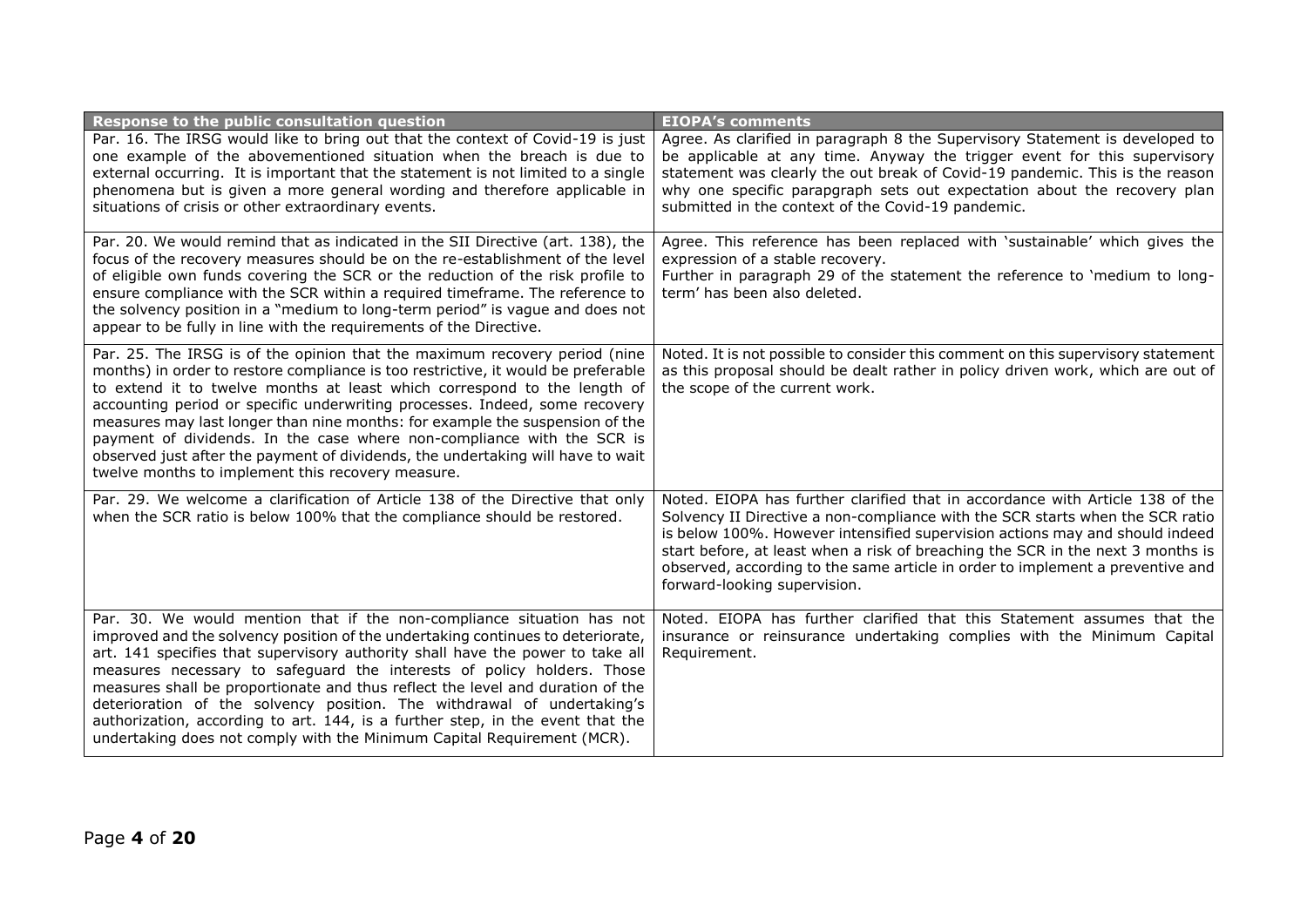#### **AMICE**

| Response to the public consultation question                                                                                                                                                                                                                                                                                                                                                                                                                                                                                                                       | <b>EIOPA's comments</b>                                                                                                                                                                                                                                                                                                                                                                                                                                                                                                                                                                                                                                                                                                                                                                                                                                                                                                                                                                                                                                     |
|--------------------------------------------------------------------------------------------------------------------------------------------------------------------------------------------------------------------------------------------------------------------------------------------------------------------------------------------------------------------------------------------------------------------------------------------------------------------------------------------------------------------------------------------------------------------|-------------------------------------------------------------------------------------------------------------------------------------------------------------------------------------------------------------------------------------------------------------------------------------------------------------------------------------------------------------------------------------------------------------------------------------------------------------------------------------------------------------------------------------------------------------------------------------------------------------------------------------------------------------------------------------------------------------------------------------------------------------------------------------------------------------------------------------------------------------------------------------------------------------------------------------------------------------------------------------------------------------------------------------------------------------|
|                                                                                                                                                                                                                                                                                                                                                                                                                                                                                                                                                                    |                                                                                                                                                                                                                                                                                                                                                                                                                                                                                                                                                                                                                                                                                                                                                                                                                                                                                                                                                                                                                                                             |
| Par. 1. AMICE welcomes the opportunity to comment on the Statement on<br>supervisory practices and expectations in case of breach of the SCR.<br>The supervisory statement lists extensive requirements in order to promote<br>common supervisory approaches, however it should be made clear that not<br>every one of these will necessarily apply in every case; there should be<br>sufficient flexibility to ensure that the supervisory measures taken in case of<br>breach of the SCR are tailored to the particular company and their specific<br>situation. | Noted. EIOPA is underlying that the Supervisory Statement is based on<br>Directive 2009/138/EC (Solvency II) and is addressed to the competent<br>authorities. The document sets supervisory expectations which translate<br>ultimately on undertakings. Therefore, as in other documents, and considering<br>that the document is based on requirements imposed to undertakings in<br>Solvency II Directive, the drafting choosen refers to undertakings.<br>This supervisory statement targets mainly supervisory authorities with the aim<br>to foster supervisory convergence in the area of the application of supervisory<br>ladder. There are number of additional clarifications with regards to SII law in<br>the area of the application of supervisory ladder which the experience has<br>shown that are needed (e.g. the date of non compliance). Therefore these<br>clarifications should help undertakings to achieve more timely and sustainable<br>restore in cooperation with the NCAs knowing the specificities of the market<br>players. |
| Par. 3. Solvency II was designed to provide supervisors with a supervisory<br>ladder of intervention. However, supervisory authorities in some jurisdictions<br>are requesting firms to hold a solvency ratio above 100% and already start<br>supervisory measures before the SCR has been breached.                                                                                                                                                                                                                                                               | Partially Agree. EIOPA has further clarified that in accordance with Article 138<br>of the Solvency II Directive a non-compliance with the SCR starts when the<br>SCR ratio is below 100%. However intensified supervision may and should<br>indeed start before, at least when a risk of breaching the SCR in the next 3<br>months is observed, according to the same article in order to implement a<br>preventive and forward-looking supervision.<br>EIOPA believes the proposal should foster supervisory convergence by<br>addressing when intervention should start in accordance to SII Directive.                                                                                                                                                                                                                                                                                                                                                                                                                                                  |
| Par. 5. We agree that the Covid-19 pandemic has not indicated weaknesses or<br>deficiencies in capital or management of insurance companies However, there<br>is no evidence that the current environment amplifies the risks of non-<br>compliance. The latest available Solvency II ratios (i.e Q4 ratios) confirm that<br>there is not such a trend.                                                                                                                                                                                                            | Noted. The trigger for this supervisory statement was some exchange of view<br>among NCAs about the need to further clarify the supervisory practices in case<br>of breach of SCR in a period, like the current one (which is not to be considered<br>as the only one in the scope of the statement), where there is the risk of more<br>cases of non compliance with SCR.                                                                                                                                                                                                                                                                                                                                                                                                                                                                                                                                                                                                                                                                                  |
| Par. 6. There is no evidence that in the near future there would be an increase<br>of SCR breaches. The insurance sector has proven to be resilient over the<br>Covid-19 crisis.                                                                                                                                                                                                                                                                                                                                                                                   | Noted. EIOPA has clarified in paragraph 8 of this supervisory statement that it<br>should be applicable at any time with link to the Covid-19 situation (dedicating<br>one paragraph to it) which effect could also be medium to long-term.                                                                                                                                                                                                                                                                                                                                                                                                                                                                                                                                                                                                                                                                                                                                                                                                                 |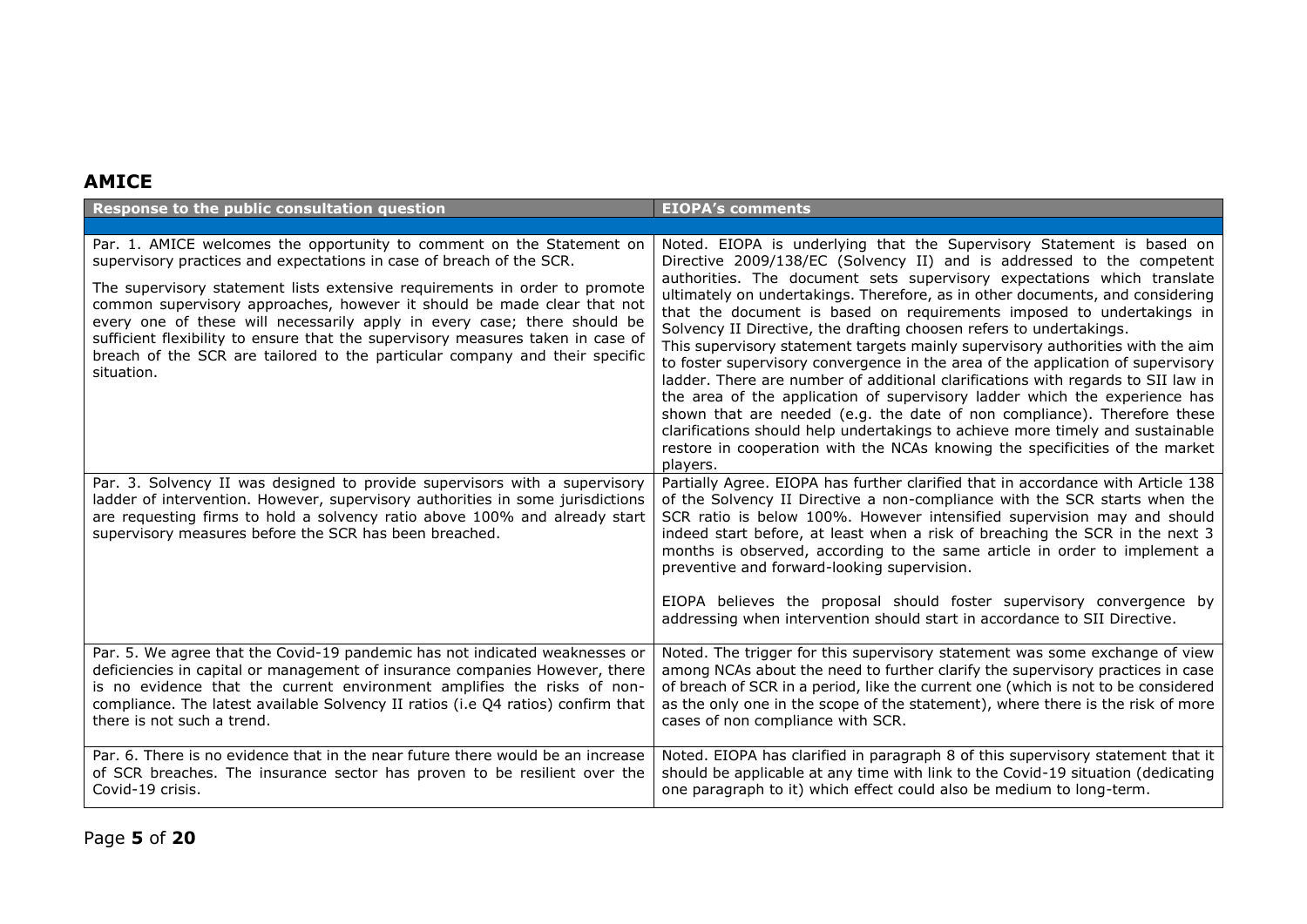| Response to the public consultation question                                                                                                                                                                                                                                                                                                                                                                                                                                   | <b>EIOPA's comments</b>                                                                                                                                                                                                                                                                                                                                                                                                                                                                                                                                                                                                                                                                                                                                                                                                                                                                                                   |
|--------------------------------------------------------------------------------------------------------------------------------------------------------------------------------------------------------------------------------------------------------------------------------------------------------------------------------------------------------------------------------------------------------------------------------------------------------------------------------|---------------------------------------------------------------------------------------------------------------------------------------------------------------------------------------------------------------------------------------------------------------------------------------------------------------------------------------------------------------------------------------------------------------------------------------------------------------------------------------------------------------------------------------------------------------------------------------------------------------------------------------------------------------------------------------------------------------------------------------------------------------------------------------------------------------------------------------------------------------------------------------------------------------------------|
| Par. 7. There should be sufficient flexibility to ensure that the supervisory<br>measures taken in case of breach of the SCR are tailored to the particular<br>company and its specific situation.                                                                                                                                                                                                                                                                             | Agree. EIOPA has made a notice and has slightly redrafted the text in the<br>statement to acknowledge undertakings' specifities. (par. 3, par. 18, par. 29)<br>Furthermore as mentioned above the supervisory statement is targeting<br>supervisory authorities which are of the best knowledge about undertaking'<br>specific situation.                                                                                                                                                                                                                                                                                                                                                                                                                                                                                                                                                                                 |
| Par. 8. We do not see the added value of making a specific reference to the<br>Covid-19 pandemic. We would rather prefer to keep this Supervisory Statement<br>at a more general level.                                                                                                                                                                                                                                                                                        | Partially agree. As clarified in paragraph 8 the Supervisory Statement is<br>developed to be applicable at any time. Anyway, the trigger for this supervisory<br>statement was clearly the out break of Covid-19 pandemic. This is the reason<br>why one specific parapgraph sets out expectation about the recovery plan<br>submitted in the context of the Covid-19 pandemic.                                                                                                                                                                                                                                                                                                                                                                                                                                                                                                                                           |
| Par. 9. We do not agree on using the on-going monitoring to identify the date<br>of non-compliance with the SCR since simplifications and management data<br>could be used leading to evaluations not aligned with the quarterly/annual<br>reporting. We believe that the on-going monitoring figures should be used by<br>the undertaking's management as early warning indicators. The start of the<br>two-months period should be linked to the quarterly/annual reporting. | Noted. EIOPA has taken the approach of clariyfing, on the basis of Article<br>138(1), that the date of non-compliance with the SCR should be considered as<br>the date on which non-compliance with the SCR has been observed and<br>communicated to the AMSB immediately through their on-going monitoring<br>since this has been shared as a practical experience among members which<br>has improved the quality of the supervisory work and the further steps taken<br>to safeguard the SCR of the company concerned.<br>On the contrary, waiting for the date of non-compliance based on quarterly/<br>annual reporting figures, may lead to delayed intervention measures and<br>limited possibilities to restore compliance.<br>EIOPA belives that this approach will foster supervisory convergence in the area<br>of the application of supervisory ladder and ensuring adequate protection of<br>policyholders. |
| Par. 13. Another reason could be the existence of the conditions for exceptional<br>circumstances as a result of persistent low interest rate environment, a high-<br>impact catastrophic event and a sharp, steep and unforeseen fall in financial<br>markets as defined in Article 138 (4). We understand that the recovery plan<br>should assess the causes of non-compliance but the focus should rather be on<br>the measures for restoring compliance.                   | Noted. EIOPA has further clarified that out of the scope of this supervisory<br>statement are the cases of exceptional adverse situation and the extention of<br>recovery period under Art. 138 §4 of the SII Directive.                                                                                                                                                                                                                                                                                                                                                                                                                                                                                                                                                                                                                                                                                                  |
| Par. 14. We understand that the recovery plan should assess the causes of non-<br>compliance but the focus should rather be on the measures for restoring<br>compliance.                                                                                                                                                                                                                                                                                                       | Noted. EIOPA is of the view that in case the operations of the undertaking, in<br>particular with regard to critical processes and functions, are also affected by<br>the non-compliance with the SCR this should also be reflected in the recovery<br>plan as a part of restoring compliance (by ensuring proper day-to-day<br>operations and governance)                                                                                                                                                                                                                                                                                                                                                                                                                                                                                                                                                                |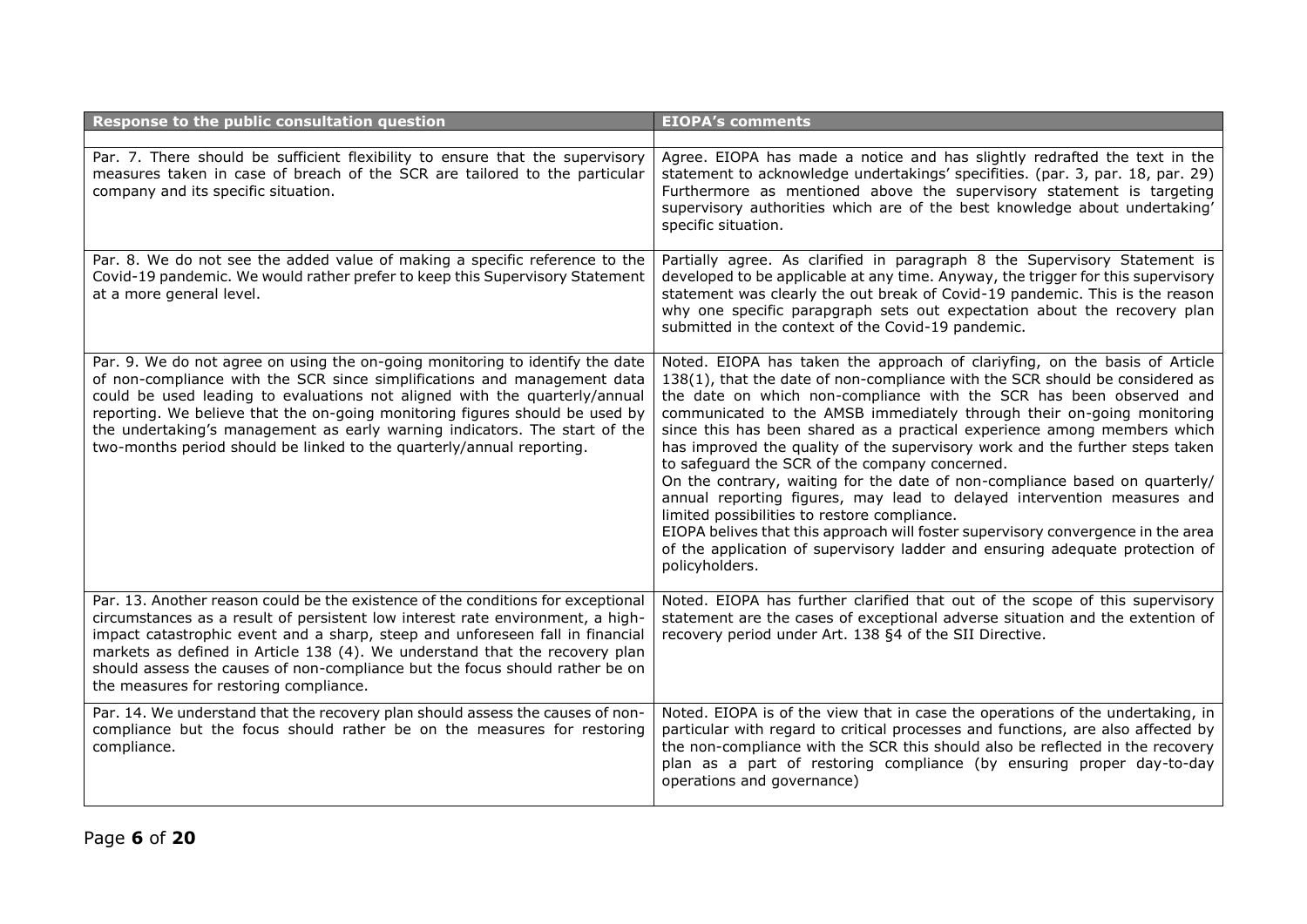| Response to the public consultation question                                                                                                                                                                                                                                                                                                                                                                                                                                                                                                                                                                                                                                                                                                                                                                                                                                                                                                                                                                                                                                                                                                                                                                | <b>EIOPA's comments</b>                                                                                                                                                                                                                                                                                                                                                                                                                                                                                                                                                                                                                                                                                                                                                                                             |
|-------------------------------------------------------------------------------------------------------------------------------------------------------------------------------------------------------------------------------------------------------------------------------------------------------------------------------------------------------------------------------------------------------------------------------------------------------------------------------------------------------------------------------------------------------------------------------------------------------------------------------------------------------------------------------------------------------------------------------------------------------------------------------------------------------------------------------------------------------------------------------------------------------------------------------------------------------------------------------------------------------------------------------------------------------------------------------------------------------------------------------------------------------------------------------------------------------------|---------------------------------------------------------------------------------------------------------------------------------------------------------------------------------------------------------------------------------------------------------------------------------------------------------------------------------------------------------------------------------------------------------------------------------------------------------------------------------------------------------------------------------------------------------------------------------------------------------------------------------------------------------------------------------------------------------------------------------------------------------------------------------------------------------------------|
| Par. 15. In our view the reference to "at least" should be deleted. Moreover,<br>EIOPA goes far beyond the scope of the recovery plan defined in article 144 of<br>the Solvency II Directive which requires estimates of management expenses<br>(current general expenses and commissions), estimates of income and<br>expenditure of direct business and reinsurance a forecast balance sheet,<br>estimates of the financial resources to cover the technical provisions and the<br>SCR and MCR and the overall reinsurance policy.                                                                                                                                                                                                                                                                                                                                                                                                                                                                                                                                                                                                                                                                        | Agree. The reference to 'at least' has been deleted.                                                                                                                                                                                                                                                                                                                                                                                                                                                                                                                                                                                                                                                                                                                                                                |
| We believe that the request of information should be scaled to the magnitude<br>of the SCR breach.                                                                                                                                                                                                                                                                                                                                                                                                                                                                                                                                                                                                                                                                                                                                                                                                                                                                                                                                                                                                                                                                                                          | Agree. EIOPA is of the view that the principle of proportionality has been<br>already taken into consideration by referring to 'considering the principle of<br>proportionality' when describing the assumptions and scenarios to be included<br>in the recovery plan. Further specificities of the undertaking as already<br>mentioned can be considered by the supervisory authority which has the best<br>view about each of the market participants.                                                                                                                                                                                                                                                                                                                                                            |
| EIOPA Supervisory Statement states that the scenarios should consider any<br>foreseeable and probable relevant adverse events that can occur in the<br>forecasted period considering undertaking's business model and strategy;<br>EIOPA seems to imply that insurers in breach of the SCR would have to consider<br>the same set of scenarios / stresses than in their ORSA; However, an update<br>of the ORSA would not be possible given the short timeframe to submit the<br>recovery plan. We believe that the scenarios should be limited to the main and<br>relevant adverse events. We therefore request that "any foreseeable and<br>probable relevant adverse events" is replaced by "a relevant number of<br>foreseeable and probable relevant adverse events". The most recent ORSA may<br>cover part of the recovery plan and can be used for that purpose if needed but<br>it should be scaled to the limited timeframe (i.e 2 months). It should be also<br>reminded that the aim of the recovery plan is the re-establishment of the level<br>of eligible own funds covering the SCR or the reduction of the risk profile to<br>ensure compliance with the SCR within a required timeframe. | Noted. EIOPA considers the stresses and scenarios included in the ORSA are a<br>part of a process of an ongoing assessment of undertaking's situation which is<br>being taken into account for the day-to-day work and when taking strategic<br>decisions. It is vital to ensure that 'any foreseeable and probable relevant<br>adverse events' are included in those scenarios which are tailored for the<br>purpose of the restore of the SCR compliance. As already mentioned for the<br>date of non-compliance the supervisory convergence should be established<br>around immediate communication of the non-compliance based on the figures<br>of the ongoing monitoring, in this context also the assuptions and the scenarios<br>run should be done with latest updated data and not soursed from any ORSA. |
| Par. 16. We consider that the three conditions to be met in order to declare an<br>exceptional adverse situation according to Article 138(4) can be found following<br>the Coronavirus outbreak. However, we do not see the added value of making<br>a specific reference to the Covid-19 pandemic. We would rather prefer to keep<br>it at a more general level.                                                                                                                                                                                                                                                                                                                                                                                                                                                                                                                                                                                                                                                                                                                                                                                                                                           | Noted. As clarified in paragraph 8 the Supervisory Statement is developed to<br>be applicable at any time. Anyway the trigger event for this supervisory<br>statement was clearly the out break of Covid-19 pandemic. This is the reason<br>why one specific parapgraph sets out expectation about the recovery plan<br>submitted in the context of the Covid-19 pandemic.                                                                                                                                                                                                                                                                                                                                                                                                                                          |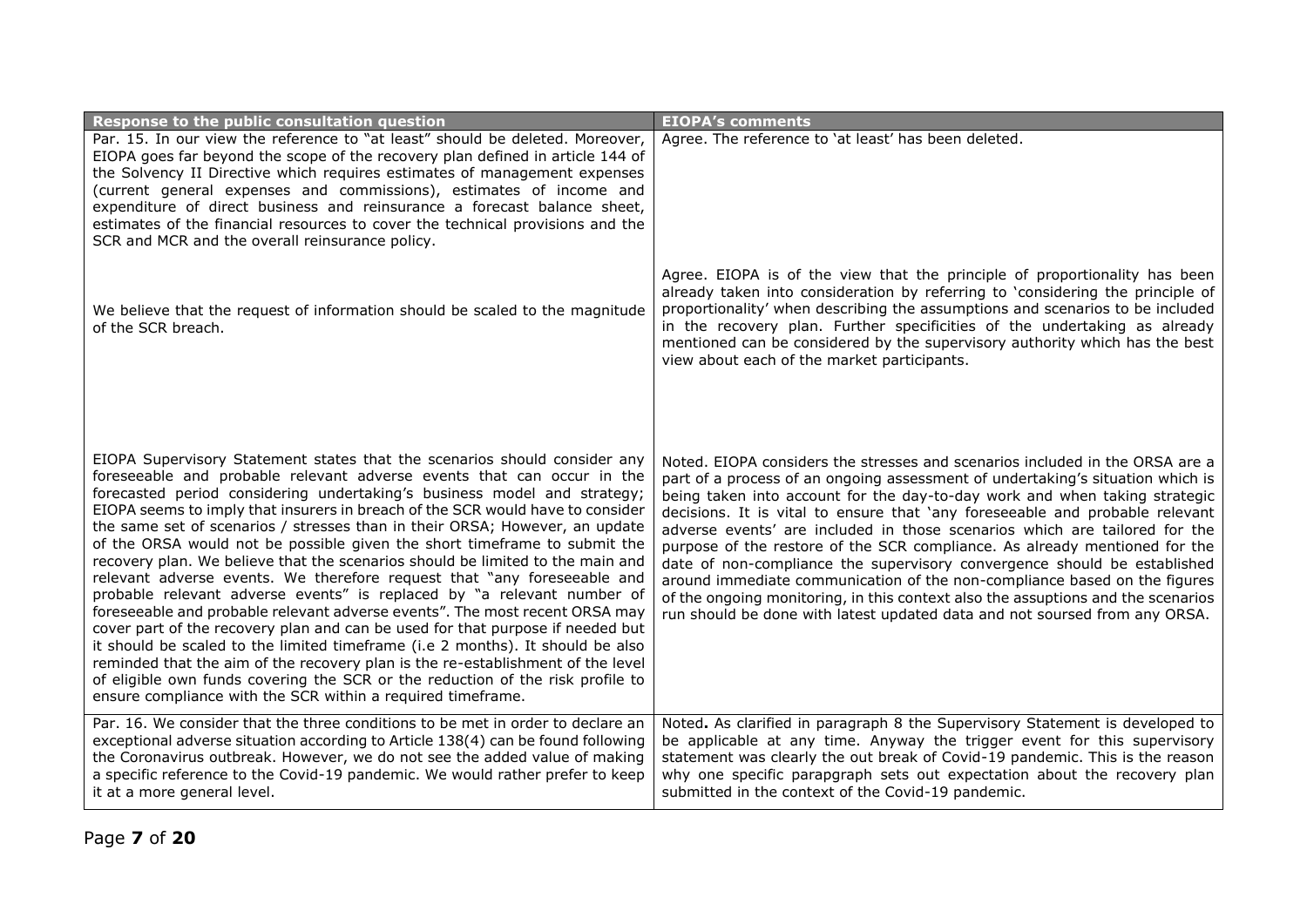| Response to the public consultation question                                                                                                                                                                                                                                                                                                                                                                                                                                                                                                                                                                                                                                   | <b>EIOPA's comments</b>   |
|--------------------------------------------------------------------------------------------------------------------------------------------------------------------------------------------------------------------------------------------------------------------------------------------------------------------------------------------------------------------------------------------------------------------------------------------------------------------------------------------------------------------------------------------------------------------------------------------------------------------------------------------------------------------------------|---------------------------|
| EIOPA seems to assume that the consideration of the Covid-19 crisis<br>will have a negative impact in the economic scenarios and other<br>assumptions of the insurer's recovery plan. However, EIOPA has<br>analysed in its Opinion of the Solvency II review and other publications<br>the impact of Covid-19 in the insurance sector and seems to reach more<br>positive conclusions than in this Supervisory Statement (see below).                                                                                                                                                                                                                                         | Please see above comment. |
| Regarding item (iii) probable mass downgrades of credit ratings: EIOPA<br>has also pointed out in the different reports related to the Covid-19<br>crisis that lapse rates did not generally increase in response to the<br>outbreak of the pandemic.                                                                                                                                                                                                                                                                                                                                                                                                                          | Please see above comment. |
| EIOPA assessed the general market movements concerning corporate<br>bond downgrades and defaults as a result of the Covid-19 crisis. Based<br>on the evidence collected so far, EIOPA pointed out that we are not in<br>presence of a mass downgrade/default scenario. Although a significant<br>increase in the number of bond downgrades and, to a lesser extent,<br>the number of defaults could be observed in the early months following<br>the start of the pandemic crisis, those figures have receded to much<br>more moderate numbers in recent months.                                                                                                               |                           |
| Regarding item (iv) possible positive correlation of some asset classes<br>under the current environment: EIOPA also pointed out that the data<br>from March and April 2020 showed stronger spread widening and<br>decreasing interest rate rates. This would have given rise to a high<br>correlation between interest rate and spread risk. However, taking the<br>entire data from 2020 up to the end of August into account, would have<br>led to a moderate correlation of 0.33 The new data from May until<br>August 2020 showing a significant decrease in credit spreads, has in<br>particular lead to significant decrease in this simple correlation<br>calculation. | Please see above comment. |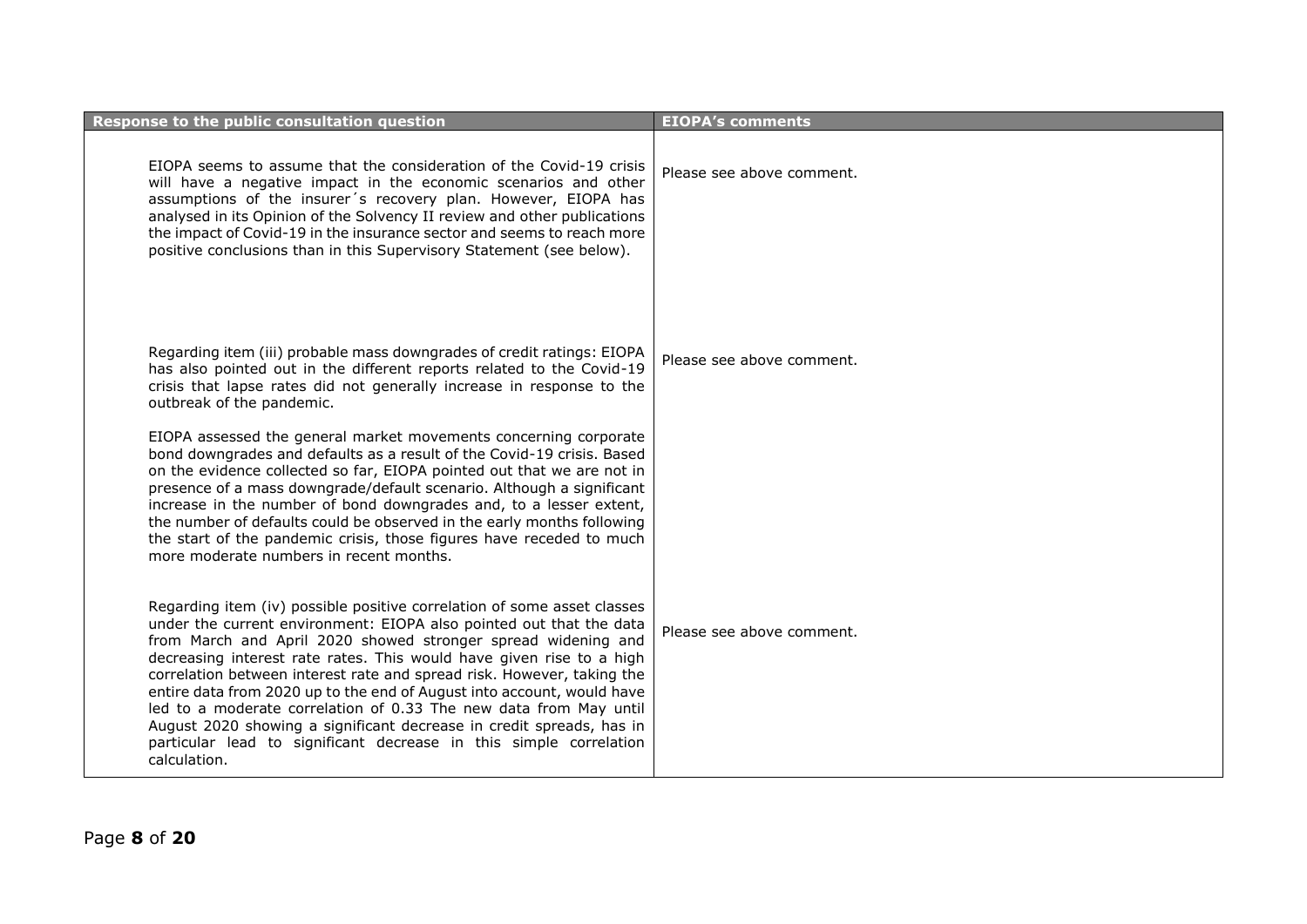| Response to the public consultation question                                                                                                                                                                                                                                                                                                                                                                  | <b>EIOPA's comments</b>                                                                                                                                                                                                                                           |
|---------------------------------------------------------------------------------------------------------------------------------------------------------------------------------------------------------------------------------------------------------------------------------------------------------------------------------------------------------------------------------------------------------------|-------------------------------------------------------------------------------------------------------------------------------------------------------------------------------------------------------------------------------------------------------------------|
| Par. 17. The principle of proportionality should also be considered.                                                                                                                                                                                                                                                                                                                                          | Noted. As already mentioned EIOPA is of the view that supervisory authorities<br>are in the best position to know the specific business models of each company<br>on the market so the proportionality principle will already be embedded in their<br>assessment. |
| Par. 18. The principle of proportionality should also be considered.                                                                                                                                                                                                                                                                                                                                          | Noted. EIOPA is of the view that supervisory authorities are in the best position<br>to know the specific business models of each company on the market so the<br>proportionality principle will already be embedded in their assessment.                         |
| Par. 19. The principle of proportionality should also be considered.                                                                                                                                                                                                                                                                                                                                          | Noted. EIOPA is of the view that supervisory authorities are in the best position<br>to know the specific business models of each company on the market so the<br>proportionality principle will already be embedded in their assessment.                         |
| Par. 20. The focus of the recovery measures should be on the re-establishment<br>of the level of eligible own funds covering the SCR or the reduction of the risk<br>profile to ensure compliance with the SCR within a required timeframe.                                                                                                                                                                   | Agree. This reference has been replaced with 'sustainable' which gives the<br>expression of a stable recovery.<br>Further in paragraph 29 of the statement the reference to 'medium to long-<br>term' has been also deleted.                                      |
| Par. 21. The principle of proportionality should also be considered.                                                                                                                                                                                                                                                                                                                                          | Noted. As already mentioned supervisory authorities are in the best position to<br>know the specific business models of each company on the market so the<br>proportionality principle will already be embedded in their assessment.                              |
| Par. 22. A "restrictive" approach regarding the implementation plan broke down<br>by specific actions and timelines could lead to unintended adverse economic<br>consequences for insurance undertakings.                                                                                                                                                                                                     | Noted. EIOPA is of the view the approach proposed is not "restrictive", it could<br>rather bring convergence in the way supervisory authorities assess the<br>recovery plan and support the undertaking in the restore of compliance.                             |
| Par. 23. The principle of proportionality should also be considered.                                                                                                                                                                                                                                                                                                                                          | Noted. As already mentioned supervisory authorities are in the best position to<br>know the specific business models of each company on the market so the<br>proportionality principle will already be embedded in their assessment.                              |
| Par. 24. The principle of proportionality should also be considered.                                                                                                                                                                                                                                                                                                                                          | Noted. As already mentioned supervisory authorities are in the best position to<br>know the specific business models of each company on the market so the<br>proportionality principle will already be embedded in their assessment.                              |
| Par. 25. We believe that undertakings need to ensure that they put in place the<br>necessary measures to comply with the capital requirements within a very<br>limited timeframe of 6 to 9 months. In our view, supervisory authorities should<br>not grant less time to recover than the one considered appropriate for<br>policyholder protection. In any case, we believe that the length of the extension | Noted. It is not possible to consider this comment on this supervisory statement<br>as this proposal should be dealt rather in policy driven work, which are out of<br>the scope of the current work.                                                             |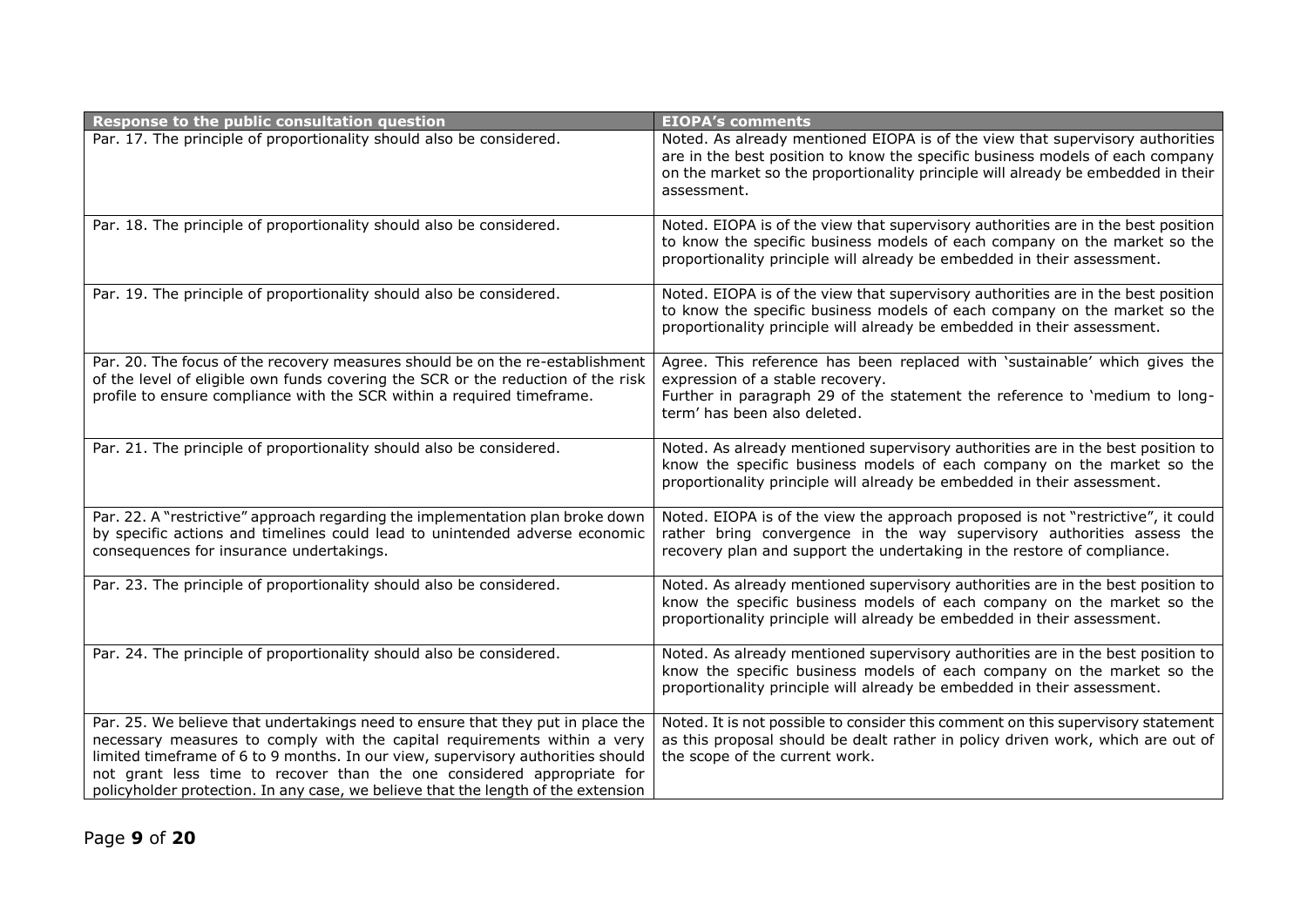| Response to the public consultation question                                                                                                                                                                                                                                                                                                                                                                                                                     | <b>EIOPA's comments</b>                                                                                                                                                                                                                                                                                                                                                                                                                                                                                                                                                                                        |
|------------------------------------------------------------------------------------------------------------------------------------------------------------------------------------------------------------------------------------------------------------------------------------------------------------------------------------------------------------------------------------------------------------------------------------------------------------------|----------------------------------------------------------------------------------------------------------------------------------------------------------------------------------------------------------------------------------------------------------------------------------------------------------------------------------------------------------------------------------------------------------------------------------------------------------------------------------------------------------------------------------------------------------------------------------------------------------------|
| of the recovery period in normal circumstances should be significantly extended<br>to allow undertakings achieve a rapid re-compliance with the SCR. Mandating<br>a re-compliance in the short time frame of 9 months may not be realistic.                                                                                                                                                                                                                      |                                                                                                                                                                                                                                                                                                                                                                                                                                                                                                                                                                                                                |
| Par. 26. Given that the extension of the recovery period in normal<br>circumstances is limited to three months, the supervisory decision on granting<br>an extension of the recovery period should be taken without delays. We suggest<br>that it should not take longer than two or three weeks.                                                                                                                                                                | Noted. EIOPA has not included any timeline for the decision of the supervisory<br>authority as it is expected that it is taken without any delays - the supervisory<br>authority should be the one supporting the undertakings in the restore of<br>compliance and in this context there is no interest for NCAs to delay any<br>decision especially in this area.                                                                                                                                                                                                                                             |
| Par. 29. The supervisor should consider when imposing the additional<br>measures, the ability of the insurer to remain on a going concern basis. We do<br>not agree that it should be sufficient for an insurance undertaking to prove the<br>sustainability of the measures to meet the SCR for a medium of longer time<br>horizon. This is not in line with the Solvency II Directive.                                                                         | Agree. EIOPA has noted the comment, in paragraph 29 of the statement the<br>reference to 'medium to long-term' has been deleted.                                                                                                                                                                                                                                                                                                                                                                                                                                                                               |
| EIOPA indicates that some measures such as underwriting new risks or<br>measures regarding the insurer's asset portfolio may be imposed. However,<br>EIOPA should also consider the dialogue with the insurer concerned on the<br>appropriateness of the measures and whether the measures will not worsen its<br>solvency situation.                                                                                                                            | Noted. EIOPA is assuming that during the period of non-compliance the<br>undertaking is in a continuous dialogue with the supervisory authority. Any<br>measures to be imposed by the supervisor in case of SCR non-compliance<br>would be based on the actions taken by the undertaking to restore compliance<br>within the prescribed recovery period. After it has become clear the undertaking<br>has been not able to take the actions to bring the SCR back to compliance, it<br>remains within the remit of the supervisory authority to take the necessary<br>actions and safeguard the policyholders. |
| Par. 30. This statement goes against Article 144 of the Solvency II Directive<br>which states that NSAs should withdraw the undertaking 's authorization when<br>it does not comply with the Minimum Capital Requirement and the supervisory<br>authority considers that the finance scheme submitted is not adequate or the<br>undertaking fails to comply with the approved scheme within three months<br>from the observation of non-compliance with the MCR. | Noted. EIOPA has further clarified that this Statement assumes that the<br>insurance or reinsurance undertaking complies with the Minimum Capital<br>Requirement.                                                                                                                                                                                                                                                                                                                                                                                                                                              |
| Solvency II was designed to provide supervisors with a supervisory ladder of<br>intervention. However, supervisory authorities in some jurisdictions are<br>requesting firms to hold a solvency ratio above 100% and the SCR is perceived<br>as the hard target. SCR should continue being the standard protection against<br>risks.                                                                                                                             | EIOPA has further clarified that in accordance with Article 138 of the Solvency<br>II Directive a non-compliance with the SCR starts when the SCR ratio is below<br>100%. However supervisory actions may and should indeed start before, at<br>least when a risk of breaching the SCR in the next 3 months is observed,<br>according to the same article.                                                                                                                                                                                                                                                     |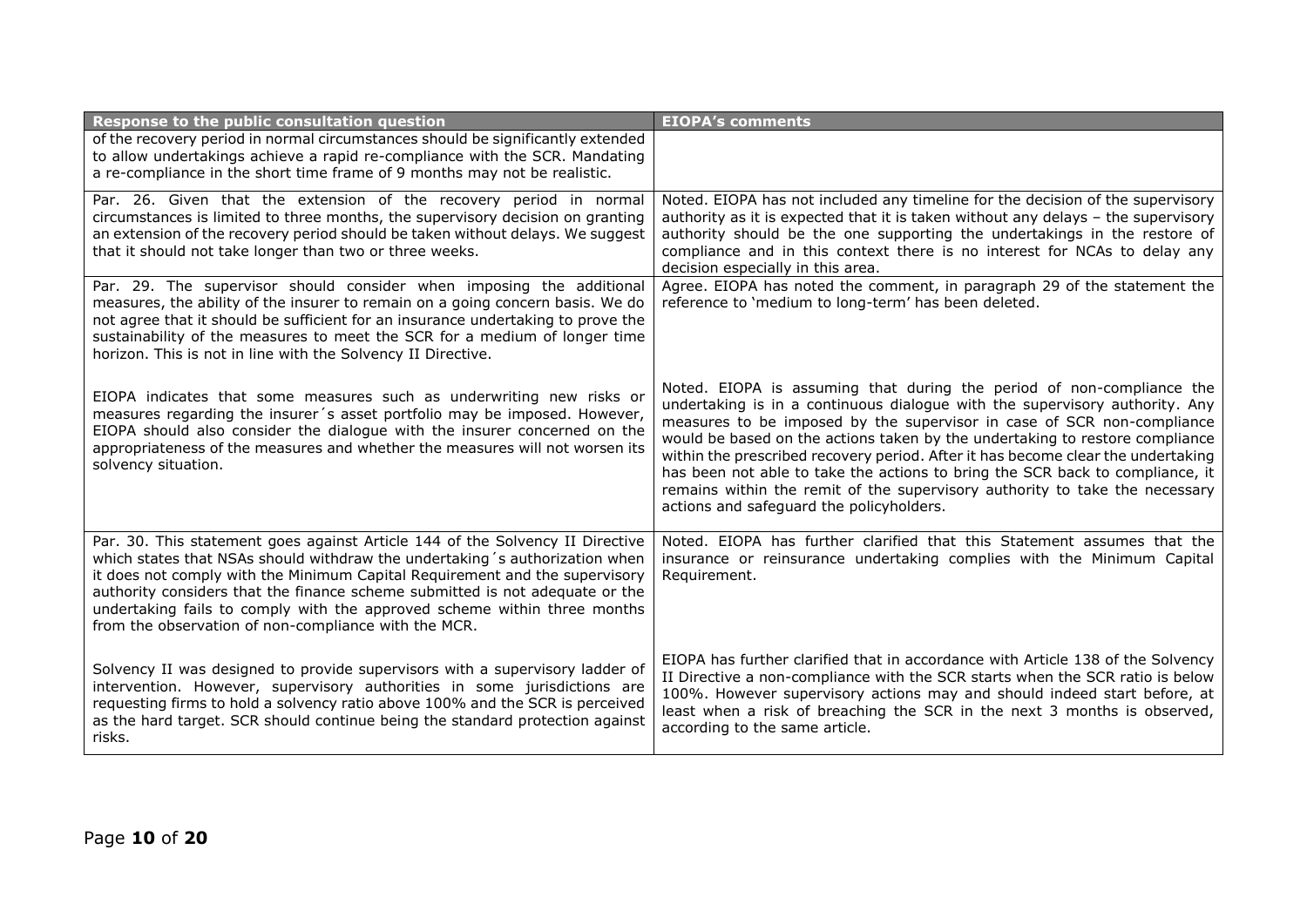## **Insurance Europe**

| Response to the public consultation question                                                                                                                                                                                                                                                                                                                                                                                                                                                                                                                                                                                                                                                                                                                                                                   | <b>EIOPA's comments</b>                                                                                                                                                                                                                                                                                                                                                                                                                                                                                                                                                                                                                                    |
|----------------------------------------------------------------------------------------------------------------------------------------------------------------------------------------------------------------------------------------------------------------------------------------------------------------------------------------------------------------------------------------------------------------------------------------------------------------------------------------------------------------------------------------------------------------------------------------------------------------------------------------------------------------------------------------------------------------------------------------------------------------------------------------------------------------|------------------------------------------------------------------------------------------------------------------------------------------------------------------------------------------------------------------------------------------------------------------------------------------------------------------------------------------------------------------------------------------------------------------------------------------------------------------------------------------------------------------------------------------------------------------------------------------------------------------------------------------------------------|
|                                                                                                                                                                                                                                                                                                                                                                                                                                                                                                                                                                                                                                                                                                                                                                                                                |                                                                                                                                                                                                                                                                                                                                                                                                                                                                                                                                                                                                                                                            |
| Par. 1. The industry would welcome some clarity and transparency on the<br>list of EIOPA supervisory and convergence tools, for example on EIOPA<br>website. Transparency regarding the rationale leading to choose one tool<br>rather than another would also be welcome during public consultations.                                                                                                                                                                                                                                                                                                                                                                                                                                                                                                         | Noted. Considering the number of questions raised during different recent public<br>counsutations and for the sake of clarity EIOPA clarifies that both intruments are<br>based on Article 29 of EIOPA Regulation and aim contributing to strengthen<br>supervisory convergence.<br>Supervisory Statement should be used when the document is the outcome of<br>sharing of supervisory experiences, and aims to address divergent supervisory<br>practices in areas of the framework where the rules are concretely defined and the<br>interpretation is clear, therefore divergences are mainly driven by different<br>supervisory practices.             |
| Par. 2. As EIOPA duly notes, guidance tools - such as supervisory<br>statements or guidelines - are addressed to NSAs and not to undertakings.<br>Therefore, the wording should avoid targeting undertakings and should<br>rather highlights expectations regarding NSAs actions. For example,<br>sentences such as "Insurance and reinsurance undertakings should"<br>could be replaced by "Supervisory authorities should expect from insurance<br>and reinsurance undertakings to".                                                                                                                                                                                                                                                                                                                         | Agree. EIOPA is underlyning that the Supervisory Statement is based on Directive<br>2009/138/EC (Solvency II) and is addressed to the competent authorities. The<br>document sets supervisory expectations which translate ultimatly on undertakings.<br>Therefore, as in other documents, and considering that the document is based on<br>requirements imposed to undertakings in Solvency II Directive, the drafting<br>choosen refers to undertakings.                                                                                                                                                                                                 |
| Par. 3. It needs to be clear that convergence of supervisory practices<br>focuses on supervisory actions, and not on equal outcome for all<br>companies. Fully taking into account specific situations is crucial for a<br>successful recovery. However, a clarification followed by a minimum level<br>of harmonisation within the EU member states would be highly appreciated<br>that a non-compliance with the SCR starts (in accordance with Article 138<br>of the Directive) when the SCR ratio is below 100%, and not before.<br>Currently some NSAs defined their national common practice differently<br>and already start increased supervisory measures above the SCR ratio of<br>100% which is not within the meaning of the Article 138 of the Directive<br>and leads to an uneven playing field. | Partially Agree. EIOPA has further clarified that in accordance with Article 138 of<br>the Solvency II Directive a non-compliance with the SCR starts when the SCR ratio<br>is below 100%. However supervisory actions may and should indeed start before,<br>at least when a risk of breaching the SCR in the next 3 months is observed,<br>according to the same article.<br>EIOPA believes the proposal should foster supervisory convergence by addressing<br>when intervention should start in accordance to SII Directive.<br>The wording 'minimum convergence' has been kept to accommodate supervisory<br>flexibility on a case-by-case situation. |
| Par. 4. Among these cases of SCR breach, indicating the number of<br>companies that have recovered vs leading to effective failure would provide<br>a better insight.                                                                                                                                                                                                                                                                                                                                                                                                                                                                                                                                                                                                                                          | Noted. EIOPA doesn't consider this indicator would bring added value in the context<br>of this paragraph - very few breaches is the leading message which is clear with<br>the information provided.                                                                                                                                                                                                                                                                                                                                                                                                                                                       |
| Par. 6. The word "can" should be changed to "could" as to reflect the<br>uncertainty of this hypothesis.                                                                                                                                                                                                                                                                                                                                                                                                                                                                                                                                                                                                                                                                                                       | Agree. EIOPA has noted the comment and has reworded the sentence.                                                                                                                                                                                                                                                                                                                                                                                                                                                                                                                                                                                          |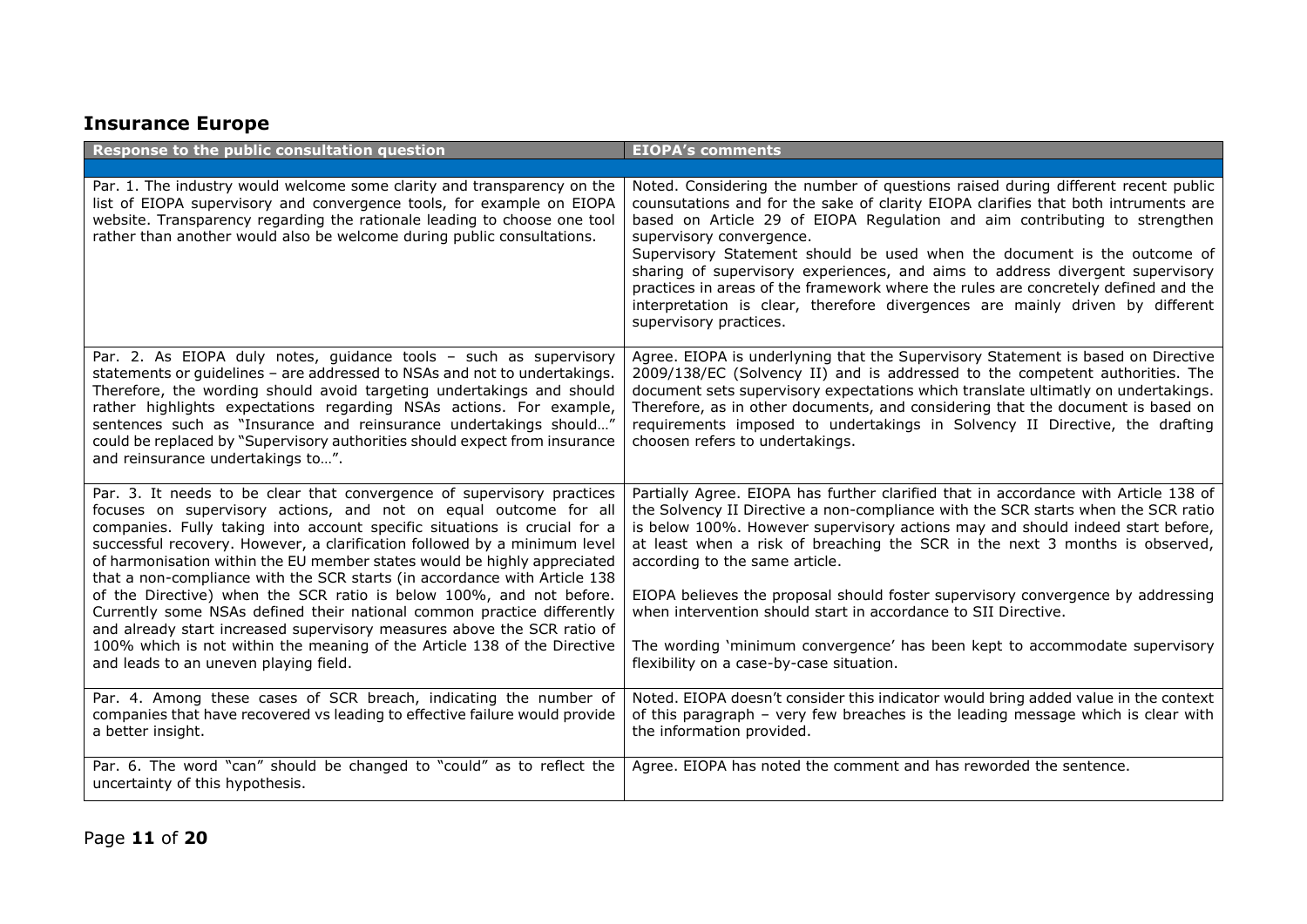| Response to the public consultation question                                   | <b>EIOPA's comments</b>                                                             |
|--------------------------------------------------------------------------------|-------------------------------------------------------------------------------------|
| Par. 9. A reference to Article 138.2 of the Directive in the first sentence of | Noted. EIOPA has taken the approach of clariyfing, on the basis of Article 138(1),  |
| this paragraph would be welcome, to clarify which part is an existing legal    | that the date of non-compliance with the SCR should be considered as the date on    |
| requirement and which part constitutes new quidance. Moreover, this            | which non-compliance with the SCR has been observed and communicated to the         |
| sentence could be interpreted multiple manners and should be clarified.        | AMSB immediately through their on-going monitoring since this has been shared       |
| The regulation does not provide that NSAs should be notified if the internal   | as a practical experience among members which has improved the quality of the       |
| monitoring shows that the SCR may be breached (in the near future) It          | supervisory work and the further steps taken to safeguard the SCR of the company    |
| should be clear that notification is necessary if an actual breach has been    | concerned.                                                                          |
| observed on (the most recent) historical data. It is important to not go       | On the contrary, waiting for the date of non-compliance based on quarterly/ annual  |
| beyond the current framework and trigger any supervisory actions before        | reporting figures, may lead to delayed intervention measures and limited            |
| the SCR is breached, notably because:                                          | possibilities to restore compliance.                                                |
|                                                                                | EIOPA belives that this approach will foster supervisory convergence in the area of |
| -When internal monitoring shows that the SCR could be breached,                | the application of supervisory ladder and ensuring adegudate protection of          |
| companies have a range of possible actions and measures they can take to       | policyholders.EIOPA has further highlighted that there should be a proper           |
| prevent the                                                                    | governance put in place and insurance and reinsurance undertakings have to set      |
|                                                                                | up appropriate processes to ensure (i) that indications of (a) non-compliance with  |
|                                                                                | the SCR and/or (b) the risk of such non-compliance are investigated immediately     |
| -Companies may test some new strategies (eg new asset mix strategy)            | and (ii) that the indications and the result of the investigation are communicated  |
| and observe such a strategy would result in a breach of the SCR, and           | immediately to the AMSB and from there, if required, to the NSA.                    |
| therefore decides to not implement that strategy. This should not in any       | EIOPA belives that this new approach will foster supervisory convergence in the     |
| case be considered as a risk of breach.                                        | area of the application of supervisory ladder.                                      |
|                                                                                |                                                                                     |
| Insurance Europe would like to stress that in some jurisdictions, NSA go       | Please see also the response to the question on Par. 3.                             |
| beyond the Solvency II framework and impose early intervention                 |                                                                                     |
| measures, for example in the form of a recovery plan. This creates an          |                                                                                     |
| unlevel playing field, and should be prevented thanks to clear guidance or     |                                                                                     |
| peer reviews.                                                                  |                                                                                     |
|                                                                                |                                                                                     |
| It is important to reiterate that Solvency II already provides very high       |                                                                                     |
| levels of policyholder protection and safeguards that need to be duly          |                                                                                     |
| considered.                                                                    |                                                                                     |
|                                                                                |                                                                                     |
|                                                                                |                                                                                     |
| Also see comment to para 3.                                                    |                                                                                     |
| Par. 12. Insurance Europe welcomes this clarification that NSAs can assess     | Noted.                                                                              |
| whether there is still a need for a recovery plan when compliance has been     |                                                                                     |
| restored within the two months period. This is a good example of the           |                                                                                     |
| application of proportionality.                                                |                                                                                     |
|                                                                                |                                                                                     |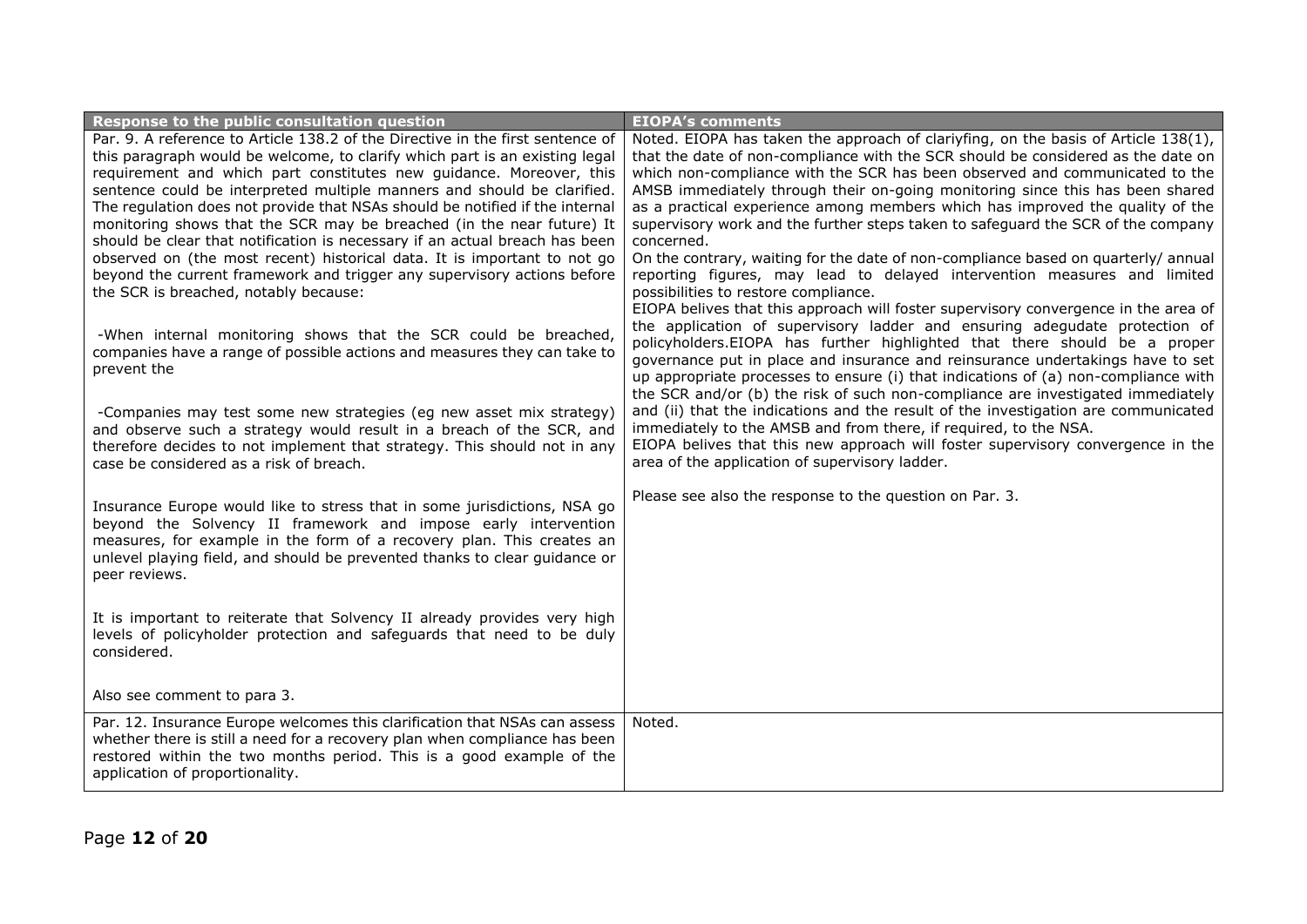| Response to the public consultation question                                                                                                                                                                                                                                                                                                                                                                                                                                                                                                                                                                                                                                                                                                                                                                                                                                                                                                                      | <b>EIOPA's comments</b>                                                                                                                                                                                                                                                                                                                                                                                                                                                                                                                                                                                                                                                                                                                                                                                                                                                         |
|-------------------------------------------------------------------------------------------------------------------------------------------------------------------------------------------------------------------------------------------------------------------------------------------------------------------------------------------------------------------------------------------------------------------------------------------------------------------------------------------------------------------------------------------------------------------------------------------------------------------------------------------------------------------------------------------------------------------------------------------------------------------------------------------------------------------------------------------------------------------------------------------------------------------------------------------------------------------|---------------------------------------------------------------------------------------------------------------------------------------------------------------------------------------------------------------------------------------------------------------------------------------------------------------------------------------------------------------------------------------------------------------------------------------------------------------------------------------------------------------------------------------------------------------------------------------------------------------------------------------------------------------------------------------------------------------------------------------------------------------------------------------------------------------------------------------------------------------------------------|
| Par. 13. The industry agrees that introspection as to why the SCR was<br>breached (ie SCR ratio below 100% in accordance with Article 138 of the<br>Directive) is necessary to provide appropriate solutions. However,<br>considering the purpose of the plan, the focus should be on restoring<br>compliance with the SCR. An in-depth analysis of the roots and causes to<br>the breach would of course be necessary but should not be part of the plan.<br>Lack of a detailed analysis should not lead supervisors to systematically<br>reject the plan that has to be submitted in a constraint period.<br>Moreover, EIOPA seems to only considers the breach to be the result of a<br>failed risk management. However, a breach of the SCR could also be the<br>result of an external event. Therefore, it is proposed to change the text as<br>follows:"of any possible shortcomings in their risk management system,<br>including possible inadequacy of:" | Noted. EIOPA has noted the comment and has slightly redrafted paragraph 13 of<br>the supervisory stetment by adding a reference to 'key aspects of the causes of<br>non-compliance and of any material shortcomings in the risk management system'.<br>The new drafting already reflects the fact that the analysis should be focused on<br>main causes and that there is no expectation for a detailed and time consuming<br>analysis of the causes.<br>It has been clarified in the paper that out of the scope of the supervisory statement<br>are the cases of exceptional adverse situation and the extention of recovery period<br>under Art. 138 §4 of the SII Directive. This means that the analysis of the causes<br>for non-compliance should be done from the perspective of the undertaking<br>considering any type of internal/ external causes (incl. Covid-19). |
| Par. 15. The mention of the proportionality principle is welcome.                                                                                                                                                                                                                                                                                                                                                                                                                                                                                                                                                                                                                                                                                                                                                                                                                                                                                                 | Noted.                                                                                                                                                                                                                                                                                                                                                                                                                                                                                                                                                                                                                                                                                                                                                                                                                                                                          |
| Par. 16. The industry highlights the importance of supervisory dialogue in<br>the making of those assumptions. The dialogue should help addressing any<br>concerns the NSA may have over appropriate scenarios ahead of the formal<br>approval process of the recovery plan.                                                                                                                                                                                                                                                                                                                                                                                                                                                                                                                                                                                                                                                                                      | Noted. EIOPA assumes that the NSAs are in constant close contact with the<br>undertaking(s) concerned from the beginning of the period of non-compliance and<br>therefore additional highlighting this doesn't bring any added value to the process<br>itself.                                                                                                                                                                                                                                                                                                                                                                                                                                                                                                                                                                                                                  |
| Par. 17. As for any other context, insurers have to make assumptions and<br>design realistic scenarios to project future solvency, and to assess their<br>reliability.                                                                                                                                                                                                                                                                                                                                                                                                                                                                                                                                                                                                                                                                                                                                                                                            | Noted.                                                                                                                                                                                                                                                                                                                                                                                                                                                                                                                                                                                                                                                                                                                                                                                                                                                                          |
| Par. 18. The industry highlights the need for a fast and efficient cooperation<br>between NSAs to avoid undue delays on the approval of the recovery plan.<br>NSAs should make use of the cooperation forums mentioned in para 19 in<br>those cases.                                                                                                                                                                                                                                                                                                                                                                                                                                                                                                                                                                                                                                                                                                              | Noted.                                                                                                                                                                                                                                                                                                                                                                                                                                                                                                                                                                                                                                                                                                                                                                                                                                                                          |
| Par. 20. The industry notes that a review of the risk management system<br>takes time. In many instances, it could be more appropriate to plan a more<br>in-depth analysis through internal audits or reviews in the context of the<br>recovery plan to identify shortcomings, rather than to already propose<br>changes in a rush. Moreover, the purpose of the plan is to establish how to<br>restore compliance with the SCR within the prescribed time. An extension<br>to a more prolonged period (medium to long-term) does not have grounds<br>in the Solvency II directive.                                                                                                                                                                                                                                                                                                                                                                               | Noted. EIOPA has noted the comment and this reference has been replaced with<br>'sustainable' which gives the expression of a stable recovery.<br>Further in paragraph 29 of the statement the reference to 'medium to long-term'<br>has been deleted.                                                                                                                                                                                                                                                                                                                                                                                                                                                                                                                                                                                                                          |
| Par. 25. This flexibility, based on an assessment of the situation and of the<br>risks, is welcome and is a good implementation of proportionality.                                                                                                                                                                                                                                                                                                                                                                                                                                                                                                                                                                                                                                                                                                                                                                                                               | Noted.                                                                                                                                                                                                                                                                                                                                                                                                                                                                                                                                                                                                                                                                                                                                                                                                                                                                          |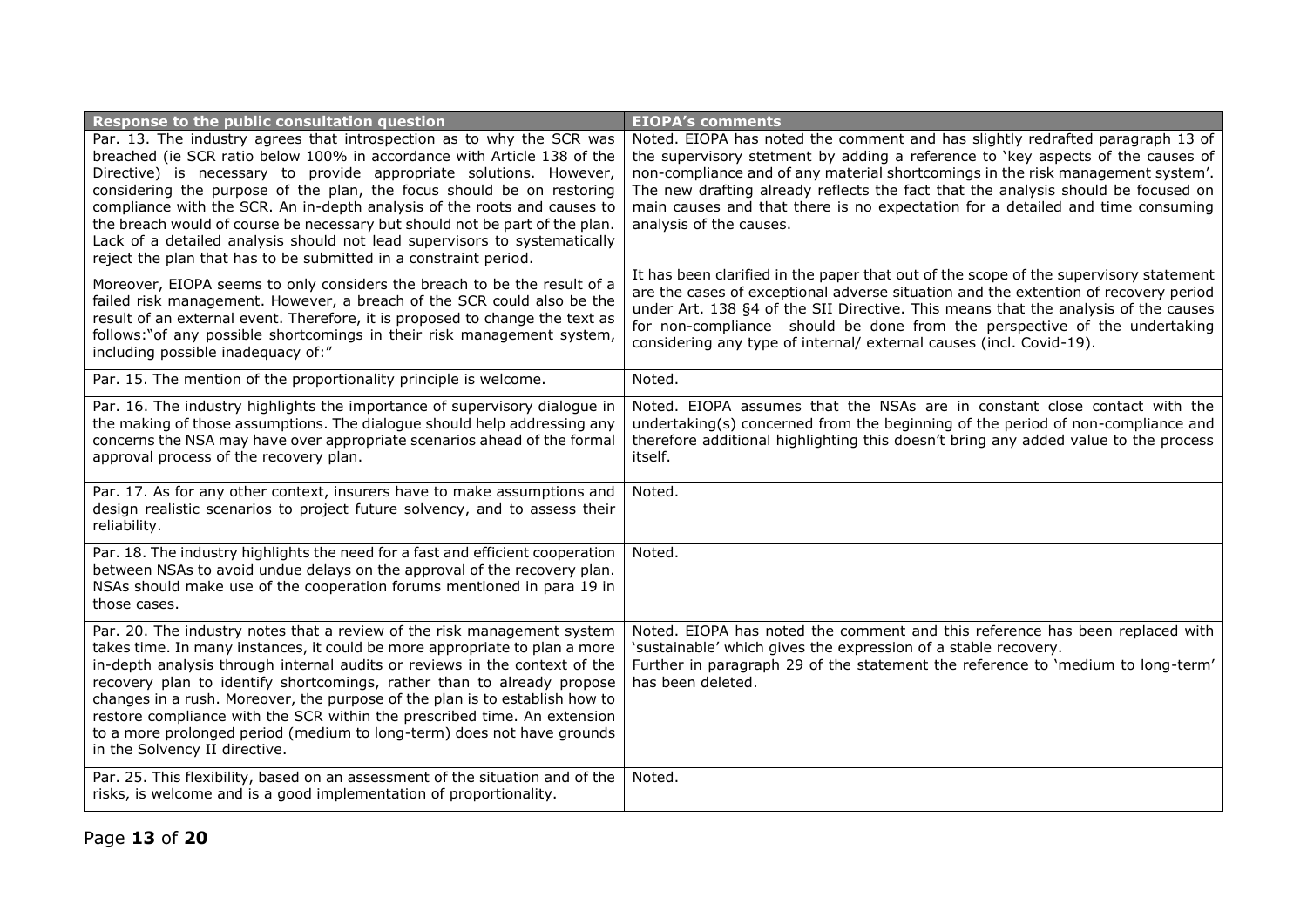| Response to the public consultation question                                                                                                                                                                | <b>EIOPA's comments</b>                                                                                                                                                                                                                                                                                                                                           |
|-------------------------------------------------------------------------------------------------------------------------------------------------------------------------------------------------------------|-------------------------------------------------------------------------------------------------------------------------------------------------------------------------------------------------------------------------------------------------------------------------------------------------------------------------------------------------------------------|
| Par. 26. This flexibility, based on an assessment of the situation and of the<br>risks, is welcome and is a good implementation of proportionality.                                                         | Noted.                                                                                                                                                                                                                                                                                                                                                            |
| Par. 27. This flexibility, based on an assessment of the situation and of the<br>risks, is welcome and is a good implementation of proportionality.                                                         | Noted.                                                                                                                                                                                                                                                                                                                                                            |
| Par. 29. The industry would welcome a clarification according to Article 138<br>of the Directive, that compliance may be considered as non-restored only<br>when the SCR ratio remains strictly below 100%. | Noted. EIOPA has further clarified that in accordance with Article 138 of the<br>Solvency II Directive a non-compliance with the SCR starts when the SCR ratio is<br>below 100%. However supervisory actions may and should indeed start before, at<br>least when a risk of breaching the SCR in the next 3 months is observed, according<br>to the same article. |
| Par. 30. The importance of supervisory dialogue leading to the conclusion<br>that the measures are not sufficient should be highlighted.                                                                    | Partially agree. EIOPA assumes that the NSAs are in constant close contact with the<br>undertaking(s) concerned from the beginning of the period of non-compliance and<br>therefore additional highlighting this doesn't bring any added value to the process<br>itself.                                                                                          |

# **Actuarial Association of Europe**

| Response to the public consultation question                                                                                                                                                                                                                                                                                                                                           | <b>EIOPA's comments</b> |
|----------------------------------------------------------------------------------------------------------------------------------------------------------------------------------------------------------------------------------------------------------------------------------------------------------------------------------------------------------------------------------------|-------------------------|
|                                                                                                                                                                                                                                                                                                                                                                                        |                         |
| Par. 1. We welcome this initiative to increase supervisory convergence but<br>acknowledge the limits of convergence given the necessary flexibility and<br>local regulation applicable in case of recovery situation.                                                                                                                                                                  | Noted.                  |
| Divergent practices are indeed observed across Member States in case of<br>low S2 ratio before any SCR breach where the potential high SCR sensitivity<br>triggers different actions from NCAs (e.g. specific thresholds, link with risk<br>appetite, stress testing). In some countries, local regulation requests a P&L<br>projection under local GAAP as part of the recovery plan. |                         |
| The concept of necessary flexible supervisory ladder should be further<br>defined to reach some good balance between agility and supervisory<br>convergence.                                                                                                                                                                                                                           |                         |
| We also note that some supervisors encourage undertakings making early<br>brainstorming (outside any period of crisis) on recovery and resolution as                                                                                                                                                                                                                                   |                         |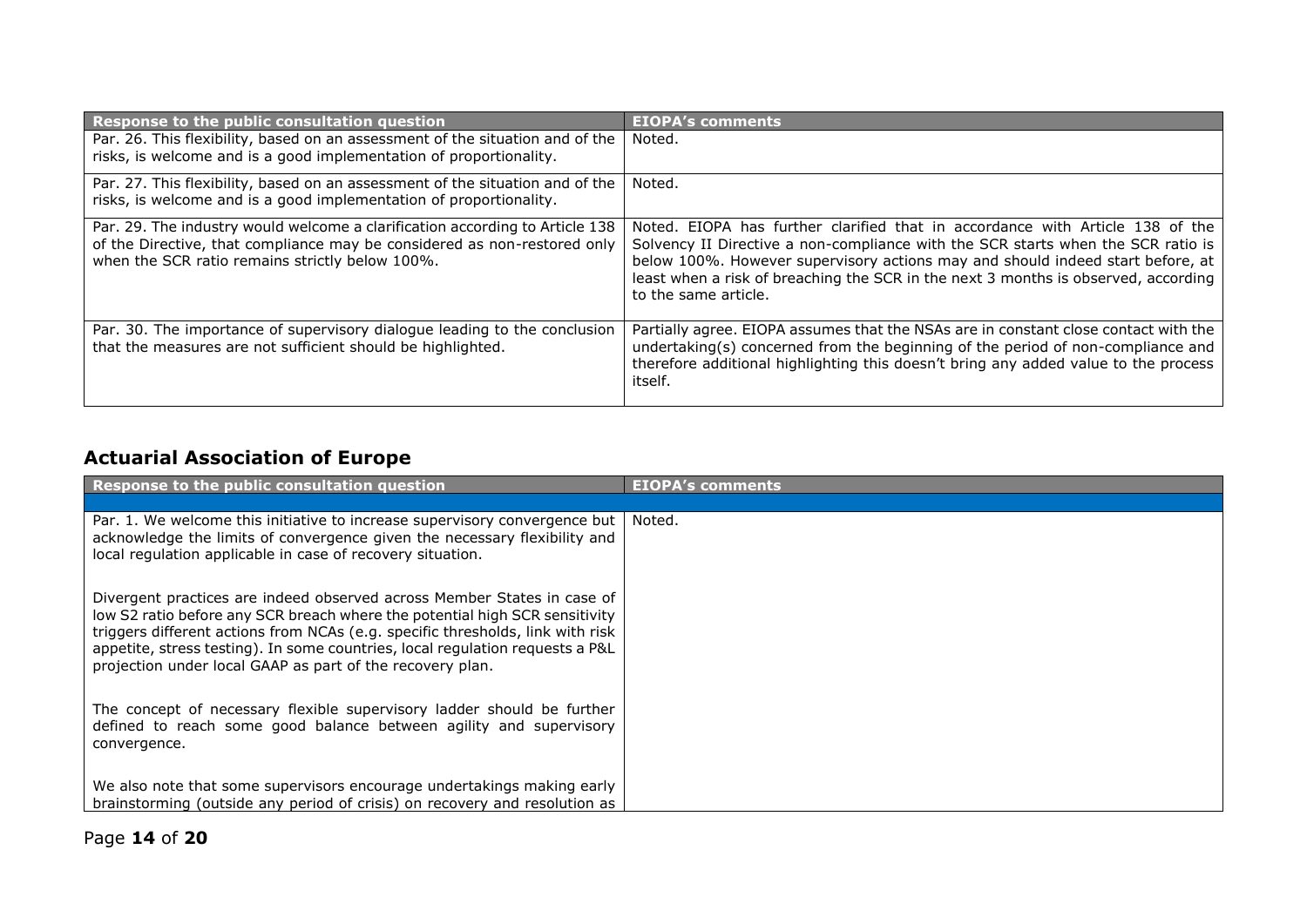| Response to the public consultation question                                                                                                                                                                                                                                                                                                                                                                                                                                                                                                                                                                               | <b>EIOPA's comments</b>                                                                                                                                                                                                                                                                                                                                                                                                                                |
|----------------------------------------------------------------------------------------------------------------------------------------------------------------------------------------------------------------------------------------------------------------------------------------------------------------------------------------------------------------------------------------------------------------------------------------------------------------------------------------------------------------------------------------------------------------------------------------------------------------------------|--------------------------------------------------------------------------------------------------------------------------------------------------------------------------------------------------------------------------------------------------------------------------------------------------------------------------------------------------------------------------------------------------------------------------------------------------------|
| part of a preemptive action plan.                                                                                                                                                                                                                                                                                                                                                                                                                                                                                                                                                                                          |                                                                                                                                                                                                                                                                                                                                                                                                                                                        |
| An efficient risk management and appropriate ORSA can help to identify<br>risky situation early.                                                                                                                                                                                                                                                                                                                                                                                                                                                                                                                           |                                                                                                                                                                                                                                                                                                                                                                                                                                                        |
| Par. 8. In case of non-compliance with the SCR, supervisors should<br>differentiate between a situation where only a particular undertaking is<br>concerned and an exceptional adverse situation as referred to in art. 138<br>§4 of the Solvency II Directive.<br>The declaration of such an exceptional adverse situation, and the possible<br>extension of the recovery period up to 7 years, have a major impact on the<br>recovery plan and the recovery measures to be foreseen.<br>Supervisory authorities should consider the circumstances that have led to<br>the "exceptional adverse situation". This could be | Partially Agree. EIOPA has further clarified that in accordance with Article 138 of<br>the Solvency II Directive a non-compliance with the SCR starts when the SCR ratio<br>is below 100%. However intensified supervision may and should indeed start<br>before, at least when a risk of breaching the SCR in the next 3 months is observed,<br>according to the same article in order to implement a preventive and forward-<br>looking supervision. |
| (a) a fall in financial markets which is unforeseen, sharp and steep<br>(b) a persistent low interest rate environment;<br>(c) a high-impact catastrophic event.<br>It is therefore advised that national supervisory authorities (together with<br>EIOPA) consider the possible declaration of exceptional adverse situations<br>in an early stage when non-compliance with the SCR is observed, in order<br>to avert the insurance undertaking from taking<br>potentially<br>disproportionate and/or pro-cyclical recovery measures.                                                                                     |                                                                                                                                                                                                                                                                                                                                                                                                                                                        |
| In other situations recovery plans should focus on the removal of<br>circumstances that have caused the breach of the SCR.                                                                                                                                                                                                                                                                                                                                                                                                                                                                                                 |                                                                                                                                                                                                                                                                                                                                                                                                                                                        |
| Possible requirements should not come into conflict with specific treatment<br>as laid down in Art. 308c for users of the transitional measures.                                                                                                                                                                                                                                                                                                                                                                                                                                                                           |                                                                                                                                                                                                                                                                                                                                                                                                                                                        |
| Par. 9. It would be good to clarify whether the concept of SCR breach is<br>below 100% coverage ratio including or excluding specific adjustments.                                                                                                                                                                                                                                                                                                                                                                                                                                                                         | Noted. EIOPA has further clarified that in accordance with Article 138 of the<br>Solvency II Directive a non-compliance with the SCR starts when the SCR ratio is                                                                                                                                                                                                                                                                                      |
| The coverage ratio is expected to be the one regularly reported including<br>adjustments as approved by the supervisor (e.g. VA, other LTG measures,<br>USP, (Partial) Internal Model)                                                                                                                                                                                                                                                                                                                                                                                                                                     | below 100%. However supervisory actions may and should indeed start before, at<br>least when a risk of breaching the SCR in the next 3 months is observed, according<br>to the same article.                                                                                                                                                                                                                                                           |
| Par. 10. Clarification is needed concerning the goal of the recovery plan.                                                                                                                                                                                                                                                                                                                                                                                                                                                                                                                                                 | Partially agree. EIOPA considers the recovery plan as an emergency plan to restore<br>the SCR of the undertaking concerned. In this context (mentioned in paragraph 13)<br>the recovery plan should be focused on the key aspects of the causes of non-<br>compliance and of any material shortcomings in their risk management system.                                                                                                                |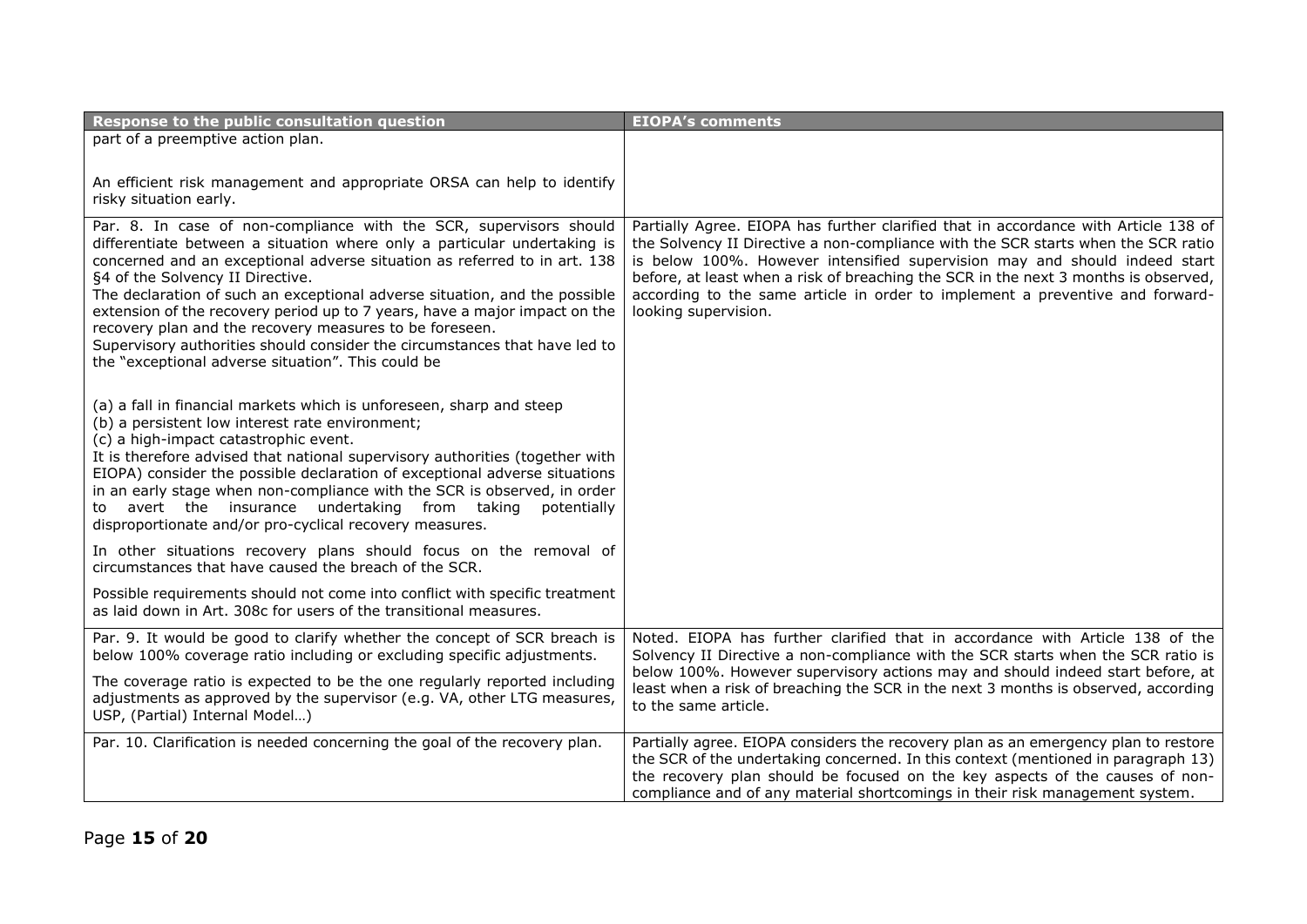| Response to the public consultation question                                                                                                                                                                                                                                                                                                                                                                                        | <b>EIOPA's comments</b>                                                                                                                                                                                                                                                                                                                                                                                                                                                                                                                                                                                                                                                                                                                                                                                                                                                                                                                     |
|-------------------------------------------------------------------------------------------------------------------------------------------------------------------------------------------------------------------------------------------------------------------------------------------------------------------------------------------------------------------------------------------------------------------------------------|---------------------------------------------------------------------------------------------------------------------------------------------------------------------------------------------------------------------------------------------------------------------------------------------------------------------------------------------------------------------------------------------------------------------------------------------------------------------------------------------------------------------------------------------------------------------------------------------------------------------------------------------------------------------------------------------------------------------------------------------------------------------------------------------------------------------------------------------------------------------------------------------------------------------------------------------|
| From our understanding approved LTG - measures should be taken into<br>account in the recovery plan and should not be questioned for this purpose.<br>It should also be clarified whether some downwards adjustment should<br>apply in order to reflect the stressed situation (e.g. illiquid assets,<br>participations following a derisking strategy).<br>This would require a case by case approach based on general guidelines. | Further explanation of the items to be included in the Recover Plan are referred to<br>in paragraph 13 as well paragraphs 15 and 16. The impact on liquidity has been<br>referred to in paragraph 21 by examining the recovery measures and its impact on<br>the liquidity of the undertaking.<br>This supervisory statement should be applied by Supervisory authorities depending<br>also on the specificities of the undertaking concerned.<br>If an undertaking fails to detect a breach of the SCR, this issue should be assessed                                                                                                                                                                                                                                                                                                                                                                                                      |
| If a breach were not detected by the undertaking, the effectivity of risk<br>management and the quality of ORSA could be questioned. Both together<br>should avoid such an incident.                                                                                                                                                                                                                                                | and followed by the supervisory authority, in particular from a governance<br>perspective. (the quality ORSA being part of the follow up).                                                                                                                                                                                                                                                                                                                                                                                                                                                                                                                                                                                                                                                                                                                                                                                                  |
| Par. 13. Additional causes could include: management actions, emerging<br>risks, Intra Group Transactions, spill-over or systemic effects                                                                                                                                                                                                                                                                                           | Noted. EIOPA has noted the comment and has slightly redrafted paragraph 13 of<br>the supervisory stetment by adding a reference to 'key aspects of the causes of<br>non-compliance and of any material shortcomings in the risk management system'.<br>The new drafting already reflects the fact that the analysis should be focused on<br>main causes and that there is no expectation for a detailed and time consuming<br>analysis of the causes, as well as that the list provided is not an exhaustive one,<br>It has been clarified in the paper that out of the scope of the supervisory statement<br>are the cases of exceptional adverse situation and the extention of recovery period<br>under Art. 138 §4 of the SII Directive. This means that the analysis of the causes<br>for non-compliance should be done from the perspective of the undertaking<br>considering any type of internal/ external causes (incl. Covid-19). |
| Par. 14. The term "release of technical provisions" is unclear in the context<br>of Solvency II, more explanation on this would be welcome.                                                                                                                                                                                                                                                                                         | Noted. Reference deleted.                                                                                                                                                                                                                                                                                                                                                                                                                                                                                                                                                                                                                                                                                                                                                                                                                                                                                                                   |
| Par. 15.                                                                                                                                                                                                                                                                                                                                                                                                                            | Partially agree.                                                                                                                                                                                                                                                                                                                                                                                                                                                                                                                                                                                                                                                                                                                                                                                                                                                                                                                            |
| a) Default and counterparty risk should also be assessed                                                                                                                                                                                                                                                                                                                                                                            | a) In paragraph 15 EIOPA refers to the fact that the list presented is non-<br>exhaustive.                                                                                                                                                                                                                                                                                                                                                                                                                                                                                                                                                                                                                                                                                                                                                                                                                                                  |
| b) It is our understanding that only the relevant key functions should be<br>involved, depending on the reasons for the SCR breach, and not necessarily<br>all four key functions. This should be clarified.                                                                                                                                                                                                                        | b) The text is referring to all relevant key functions and not necessary to all key<br>functions.                                                                                                                                                                                                                                                                                                                                                                                                                                                                                                                                                                                                                                                                                                                                                                                                                                           |
| c) From our point of view it makes sense to analyse sensitivities for the<br>most relevant assumptions, especially when there is high uncertainty<br>regarding these assumptions. To demand to consider further adverse                                                                                                                                                                                                             | c) As mentioned in paragraph 15 undertakings should take into account the level<br>of non-compliance with the SCR and the possible duration of the deterioration of                                                                                                                                                                                                                                                                                                                                                                                                                                                                                                                                                                                                                                                                                                                                                                         |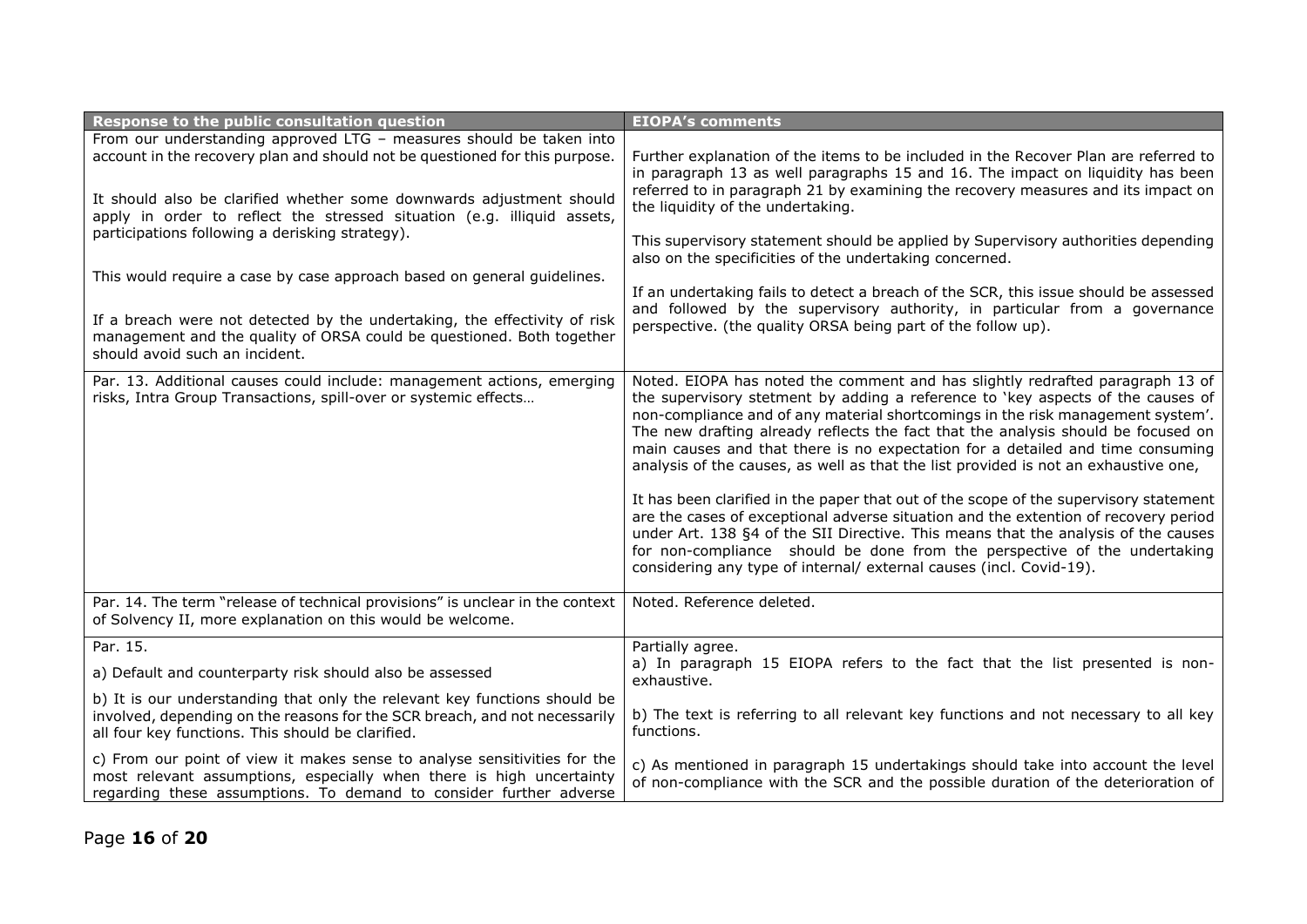| Response to the public consultation question                                                                                                                                                                                                                                                                                                                                                                                                                                                                               | <b>EIOPA's comments</b>                                                                                                                                                                                                                                                                                                                                                                                                                                                                                                   |
|----------------------------------------------------------------------------------------------------------------------------------------------------------------------------------------------------------------------------------------------------------------------------------------------------------------------------------------------------------------------------------------------------------------------------------------------------------------------------------------------------------------------------|---------------------------------------------------------------------------------------------------------------------------------------------------------------------------------------------------------------------------------------------------------------------------------------------------------------------------------------------------------------------------------------------------------------------------------------------------------------------------------------------------------------------------|
| events other than those that have led to the SCR breach seems to<br>overburden companies with a SCR breach in comparison to those who are<br>close to the SCR breach. Further adverse scenarios should be analysed in<br>the ORSA by all undertakings and not in the recovery plan for those<br>undertakings with a SCR breach. Other assessments could include:<br>reinsurance evolution, liquidity, Business Continuity and operational risk,<br>State intervention,                                                     | the undertaking's financial conditions. In this context the adverse events to be<br>considered should be limited to their impact to the situation of SCR breach.                                                                                                                                                                                                                                                                                                                                                          |
| g) The intention of this guideline is unclear to us. A clarification would be<br>appreciated.                                                                                                                                                                                                                                                                                                                                                                                                                              | g) EIOPA considers that any expected future profits should be reassessed based on<br>the new assumptions and considerations reflected in the plan for recovering the<br>SCR.                                                                                                                                                                                                                                                                                                                                              |
| Par. 16. It seems arbitrary to formulate specific requirements w.r.t. the<br>Covid-19 pandemic in a principle based regime. Hence we deem it<br>inappropriate to add specific points to the guidance from guideline 15.<br>Hence this guideline is either obsolete or if EIOPA requires specific guidance<br>in addition to guideline 15 we believe the guidelines should adhere to all<br>kind of crises and not particularly refer to Covid-19.                                                                          | Partially agree. As clarified in paragraph 8 the Supervisory Statement is developed<br>to be applicable at any time. Anyway the trigger event for this supervisory<br>statement was clearly the out break of Covid-19 pandemic. This is the reason why<br>one specific parapgraph sets out expectation about the recovery plan submitted in<br>the context of the Covid-19 pandemic.                                                                                                                                      |
| The scenarios should sufficiently reflect uncertainty.                                                                                                                                                                                                                                                                                                                                                                                                                                                                     |                                                                                                                                                                                                                                                                                                                                                                                                                                                                                                                           |
| a) cf. our response to 15c. All of the points mentioned in 16a may or<br>may not actually occur. If the regulator intends for undertakings<br>with an SCR breach during the Covid-19 pandemic to mitigate the<br>possible consequences of the points mentioned above these<br>companies are faced with a major regulatory discrimination<br>compared to companies that have not reported an SCR breach but<br>might face one of the points above occurred. We emphasise that                                               | The idea of including the reference to the Covid-19 related scenarios in the recovery<br>plan is to allow Supervisory authorities to take an action at the earliest moment of<br>time and not to wait for regular ORSA to evaluate undertaking's situation.<br>The aim of this supervisory statement is to foster supervisory convergence and<br>avoid the situations of discrimination of certain undertakings by applying equal<br>treatment to undertakings concerned. This is also relevant in the current context of |
| one should not refer to Covid-19 in this context. The ORSA<br>scenarios and assumptions should be deemed sufficient (and will                                                                                                                                                                                                                                                                                                                                                                                              | Covid-19.                                                                                                                                                                                                                                                                                                                                                                                                                                                                                                                 |
| include Covid-19 if relevant at that point in time).<br>b) If EIOPA specifies to take into account the effects of possible<br>further waves (another requirement specifically for undertakings<br>with a SCR breach) it should also be clarified what these further<br>waves are supposed to entail. This should then concern all<br>undertakings and not only those with a recent SCR breach.<br>Moreover, as commented above, such aspects should be<br>considered in the context of ORSA and not in a recovery plan. In | It is indeed uncertain how the pandemic will evolve and EIOPA uses the opportunity<br>to remind that some caveats should be put in place when developing a recovery<br>plan in the context of recent breach f SCR - all assumptions should be phramed in<br>a way that future waves of the pandemic are taken into account.                                                                                                                                                                                               |
| addition, it is unclear to what extent "further waves" are required                                                                                                                                                                                                                                                                                                                                                                                                                                                        |                                                                                                                                                                                                                                                                                                                                                                                                                                                                                                                           |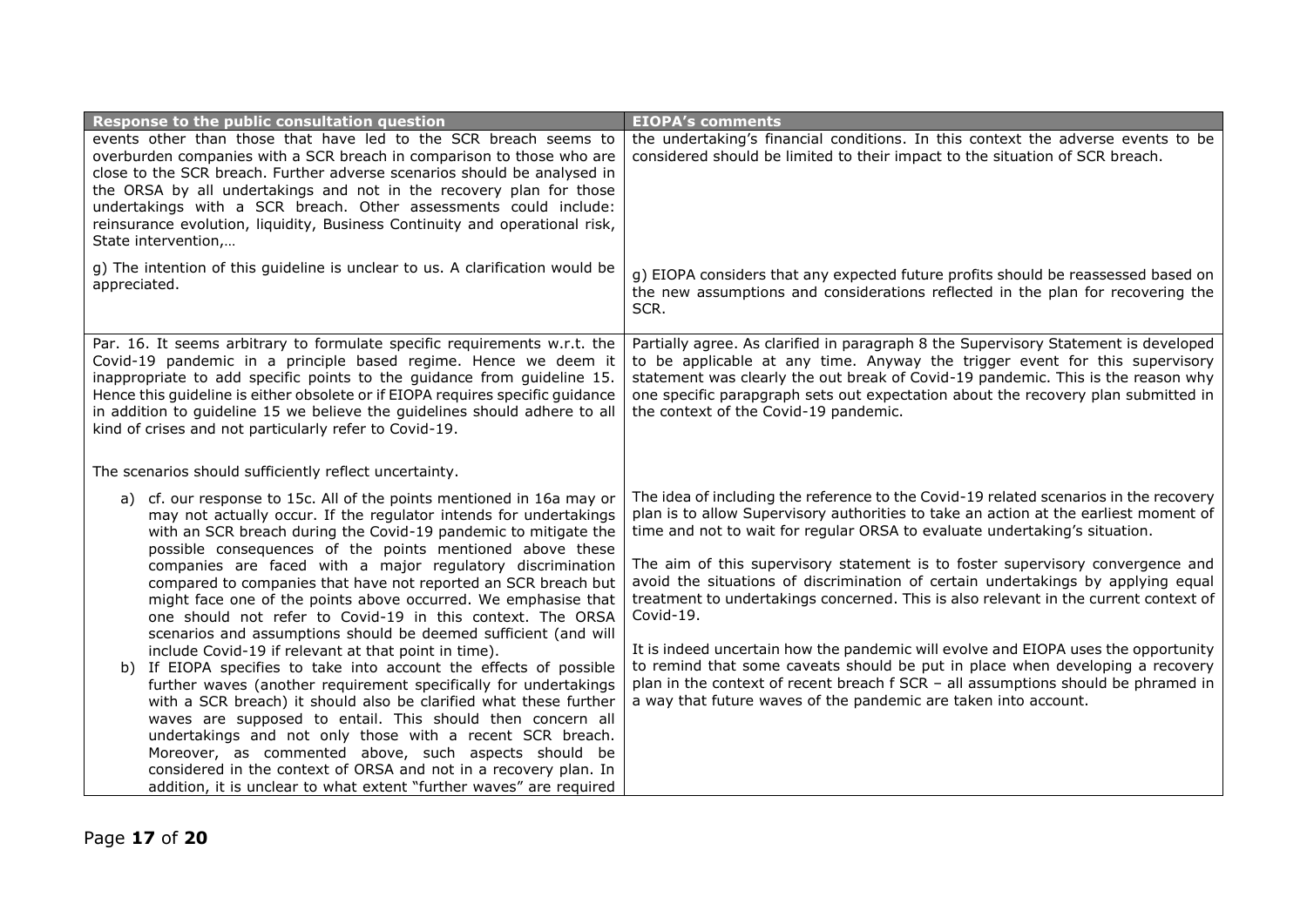| Response to the public consultation question                                                                                                                                                                                                                                                                                                                                                                     | <b>EIOPA's comments</b>                                                                                                                                                                                                        |
|------------------------------------------------------------------------------------------------------------------------------------------------------------------------------------------------------------------------------------------------------------------------------------------------------------------------------------------------------------------------------------------------------------------|--------------------------------------------------------------------------------------------------------------------------------------------------------------------------------------------------------------------------------|
| to be considered. Yet, it is not foreseeable how extreme the<br>pandemic will evolve over time and the cone of uncertainty is wide.                                                                                                                                                                                                                                                                              |                                                                                                                                                                                                                                |
| Par. 21. Regarding the impact of the recovery measures on the<br>undertaking's solvency, liquidity and risk profile, the overall effect of all<br>measures should be sufficient. Breaking down the effect of each measure<br>should not be required. As far as the effect on the risk profile is concerned,<br>a qualitative description may also be sufficient.                                                 | Agree. The understanding is correct.                                                                                                                                                                                           |
| Par. 24. An extension of the recovery period up to 7 years may also be<br>considered, as put forward in art. 138 §4 of the Solvency II Directive. As a<br>possible extension of the recovery period has a major impact on the<br>recovery plan, supervisory authorities should provide clarity early on<br>whether an exceptional adverse situation will be declared and whether an<br>extension may be granted. | Noted. It has been clarified in the paper that out of the scope of the supervisory<br>statement are the cases of exceptional adverse situation and the extention of<br>recovery period under Art. 138 §4 of the SII Directive. |
| This extension of the recovery period is especially relevant in order to<br>prevent pro-cyclical actions from insurance undertakings or supervisory<br>authorities.                                                                                                                                                                                                                                              |                                                                                                                                                                                                                                |
| Par. 25. This paragraph should also consider a possible extension of the<br>recovery period up to 7 years.                                                                                                                                                                                                                                                                                                       | Noted. It has been clarified in the paper that out of the scope of the supervisory<br>statement are the cases of exceptional adverse situation and the extention of<br>recovery period under Art. 138 §4 of the SII Directive. |
| Par. 26. Additional considerations by the supervisory authority may be:                                                                                                                                                                                                                                                                                                                                          | Noted. It has been clarified in the paper that out of the scope of the supervisory                                                                                                                                             |
| The severity of the shocks to which the insurance undertaking is<br>exposed: a more severe shock likely requires a (longer) extension of the<br>recovery period. In particular, the existence of "exceptional adverse<br>situations" should be an important consideration by the supervisory<br>authority when assessing the request of an extension of the recovery<br>period.                                  | statement are the cases of exceptional adverse situation and the extention of<br>recovery period under Art. 138 §4 of the SII Directive.                                                                                       |
| The potential pro-cyclical effects of not extending the recovery<br>period                                                                                                                                                                                                                                                                                                                                       |                                                                                                                                                                                                                                |
| Par. 28. Additional considerations for supervisors when imposing additional<br>measures should be:                                                                                                                                                                                                                                                                                                               | Noted. This paragraph refers to undertakings notifying supervisory authorities of<br>any significant change in the extent of the solvency or liquidity shortfall after<br>submitting the recovery plan.                        |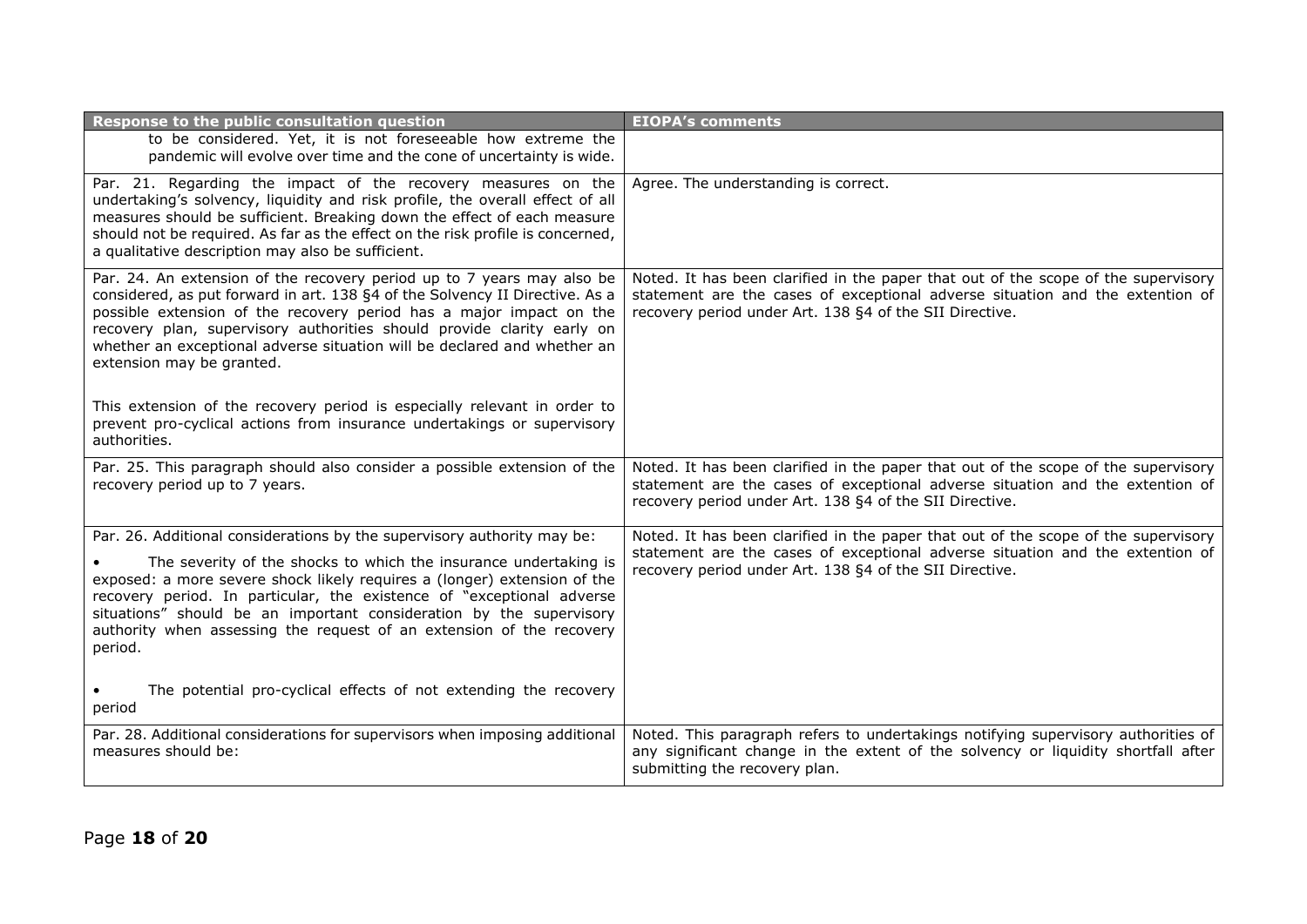| Response to the public consultation question                                                                               | <b>EIOPA's comments</b>                                                                                                                                                                                                                                                                                                                                                            |
|----------------------------------------------------------------------------------------------------------------------------|------------------------------------------------------------------------------------------------------------------------------------------------------------------------------------------------------------------------------------------------------------------------------------------------------------------------------------------------------------------------------------|
| (i) potential pro-cyclical effects of the supervisory measures                                                             | A reference to supervisory authorities taking into consideration contagion effects,                                                                                                                                                                                                                                                                                                |
| (ii) the severity of the shock to which the insurance undertaking is exposed                                               | including cross-sectoral and possible procyclical effects has been made in paragraph<br>24.                                                                                                                                                                                                                                                                                        |
| (iii) the possible aggravation of the shock (during the recovery period) to<br>which the insurance undertaking is exposed. | A reference to Supervisory authorities assessing if there is sufficient evidence that<br>the proposed recovery measures can be implemented in a timely and effective<br>manner in the current environment and over the recovery period has been made in<br>paragraph 23. This indirectly refers also to considerations to impose additional<br>measures (including (ii) and (iii). |

#### **Lieve Lowet**

| Response to the public consultation question                                                                                                                                                                                                                                                                                                                             | <b>EIOPA's comments</b>                                                                                                                                                                                                                                                                                                                                                                                                                             |
|--------------------------------------------------------------------------------------------------------------------------------------------------------------------------------------------------------------------------------------------------------------------------------------------------------------------------------------------------------------------------|-----------------------------------------------------------------------------------------------------------------------------------------------------------------------------------------------------------------------------------------------------------------------------------------------------------------------------------------------------------------------------------------------------------------------------------------------------|
|                                                                                                                                                                                                                                                                                                                                                                          |                                                                                                                                                                                                                                                                                                                                                                                                                                                     |
| Par. 1. Q1 refers to 'this supervisory statement'. However, the title of the<br>consultation paper refers to 'Statement', not 'Supervisory Statement'.<br>Would it be possible for EIOPA to show some consistency in the<br>denomination of its tools? Furthermore, can EIOPA explain why it resorts<br>to this tool and not to Guidelines or Opinion or Recommendation? | Noted. Paragraph 1 of the document refers to supervisory statement while the title<br>was Statement on supervisory practices and expectations in case of breach of the<br>SCR. For the sake of clarity EIOPA has changed the title into 'Supervisory statement<br>on supervisory practices and expectations in case of breach of SCR.                                                                                                               |
|                                                                                                                                                                                                                                                                                                                                                                          | EIOPA is underlyning that the Supervisory Statement is based on Directive<br>2009/138/EC (Solvency II) and is addressed to the competent authorities. The<br>document sets supervisory expectations which translate ultimatly on undertakings.<br>Therefore, as in other documents, and considering that the document is based on<br>requirements imposed to undertakings in Solvency II Directive, the drafting<br>choosen refers to undertakings. |
| Par. 2. Is this supervisory statement really intended to the competent<br>authorities re IORPs and IDD as referred to in Art 4(2) or is it intended for<br>the supervisory authorities to which Art 4(2) refers? There seems to be<br>confusion between competent and supervisory authorities.                                                                           | Noted. This supervisory statement is addressed to competent national supervisory<br>authorities supervising insurance and reinsurance undertakings.                                                                                                                                                                                                                                                                                                 |
| Par. 4. This is a noteworthy statistic. Can such statistic be made available<br>more frequently?                                                                                                                                                                                                                                                                         | Noted. EIOPA is making available statistics which is related to the topic of the paper<br>published. Periodical statistical figures can also be found on EIOPA web site:<br>Insurance statistics and Occupational pensions statistics.                                                                                                                                                                                                              |